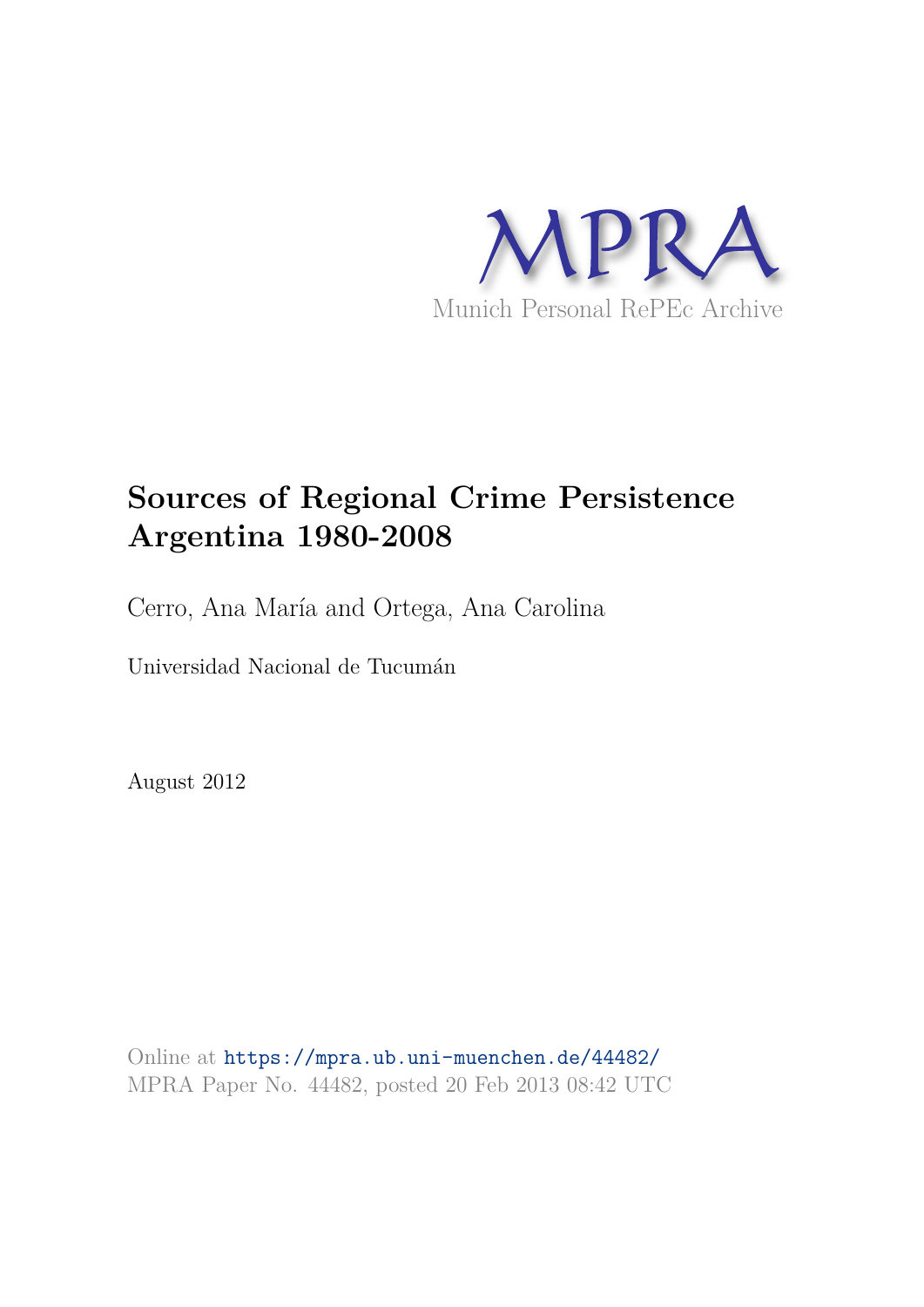# **Sources of Regional Crime Persistence Argentina 1980-2008**

**Ana María Cerro** UNT acerro@herrera.unt.edu.ar

**Carolina Ortega**  UNT acortegamasague@face.unt.edu.ar

#### *Abstract*

Crime rates vary considerably by region and these differences are found to be persistent over time. The persistence of differences in regional crime rates over time may be explained by two factors. First, differences in the regional institutional and socio-economic conditions that determine crime equilibrium levels are persistent over time. Second, the effects of shocks affecting the crime rate are persistent over time. The aim of this paper is to disentangle these two sources of regional crime persistence in Argentinean regions over 1980-2008 and subperiods for different typologies of crime. Controlling for socio-economic and deterrence effect variables, we specify an econometric model to test the persistence of shocks to crime. Results support high persistence of the effects of shocks to crime.

#### *Resumen*

Las tasas de crimen varían considerablemente por región y estas diferencias son persistentes en el tiempo. La persistencia en las diferencias de la tasa de crimen regional puede ser explicada por dos factores. Primero, persistencia de las diferencias en las condiciones socioeconómicas e institucionales que determinan las tasas de crimen de equilibrio. Segundo, los shocks que afectan la tasa de crimen. El objetivo de este trabajo es distinguir estas dos fuentes de persistencia temporal en las provincias de Argentina en el período 1980-2008 y en subperíodos para diferentes tipos de crimen. Controlando por las variables socioeconómicas y de disuasión, especificamos un modelo econométrico para testear la pesistencia de los shocks sobre el crimen. Los resultados sostienen alta persistencia de los shocks sobre el crimen

**Keywords**: Crime Persistence, Regional Disparities, Typologies of Crime, Socio-Economic and Deterrence Effect

*JEL Classification Codes*: K42, K14, C33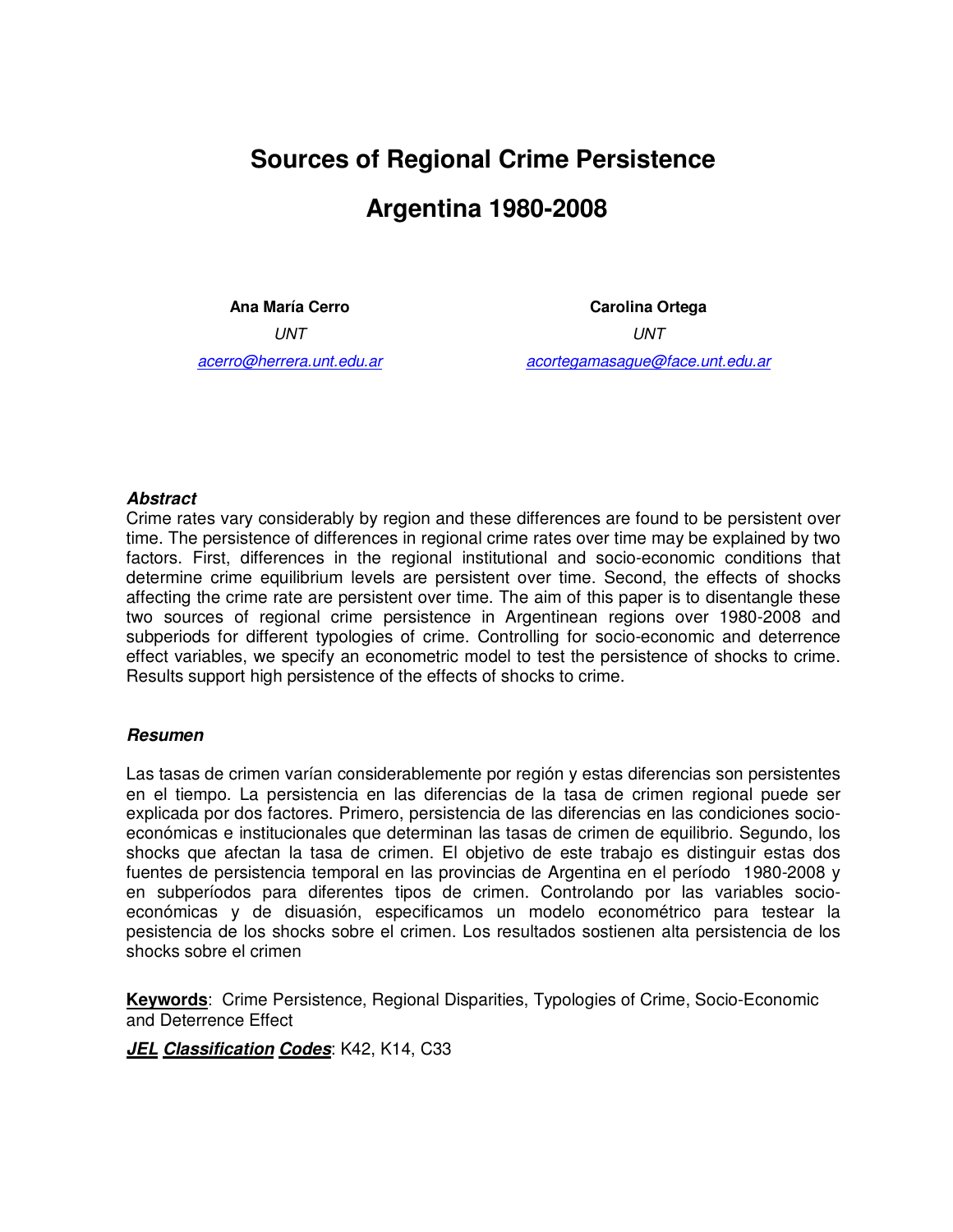## **I. Introduction**

Crime has frequently been identified as one of the most important public problems in Argentina (see, for example, Latinobarometro, 2012). Far from improving, this problem has become even worse over time. According to official statistics, the crime rate in Argentina increased 312.6 % in the period that span from 1980 to 2008 (i.e., it increased at an average annual rate of 5.2%). Moreover, violent crime has increased at a higher rate and raised their participation in total crime.

Although a generalized problem, crime rates vary considerably by region and these differences are found to be persistent over time. For example, in 2000 Capital Federal had the highest crime rates, followed by Neuquén and Mendoza. At the other extreme, Misiones had the lowest crime rate. Eight years later, in 2008, Capital Federal still leaded the ranking of provinces with the highest crime rate, followed again by Neuquén and Mendoza, while Misiones remained at the lower tail of the distribution. Our hypothesis is that these differences in regional crime rates and their persistence over time may be explained by two factors. First, differences in regional crime rates may be persistent due to persistent differences in the regional institutional and socio-economic conditions that determine crime equilibrium levels. Second, crime rate differences across regions may also subsist because of the persistent effects of shocks affecting the crime rate. The aim of this paper is to disentangle these two sources of regional crime persistence in the Argentinean regions over the period 1980-2008. To our knowledge, this topic has not yet been studied in the literature on crime and this is the main contribution of our paper.

From a public policy perspective, studying the sources of crime persistence is a relevant issue. On the one hand, the theoretical literature on crime focuses on two types of variables that determine the financial rewards from crime relative to the financial rewards from legal work: (i) the deterrence related variables, measured by the probability of being arrested and of being condemned, and (ii) the social and macroeconomic environment, which generates an atmosphere more or less prone to crime, measured by variables such as the unemployment rate, income per capita, income growth, income inequality, productive structure, among others. If crime rates are found to mainly respond to these variables, authorities would only be able to reduce crime by acting on these variables.

On the other hand, if shocks have persistent effects on the crime rate, authorities should prevent individuals form entering into criminal activities, since once they are engaged in these activities, it will hard to take them out. This idea of crime persistence is consistent with a dynamic model of criminal activity, where individuals are endowed with legal and criminal human capital and this human capital can be enhanced by participating in the relevant sector and is subject to depreciation (see Mocan et al, 2005). Legal human capital can also be enhanced through investment. According to crime theory, there is a possibility for an individual to participate in the illegal sector during a shock. However, contrary to standard crime theory predictions, this individual may tend to remain in the criminal sector after the shock due to the simultaneous depreciation of her legal human capital and appreciation of her criminal human capital during the time spent in this sector. If this was the case, authorities should promote investment in legal human capital via education either by promoting a sufficiently high rate of return to legal human capital, or by lowering the costs of such investment. Increased legal human capital will prevent individuals form entering to the illegal sector.

We use an annual panel from 1980 to 2008 for 24 Argentinean regions (provinces) to estimate a dynamic model of crime using the Generalized Method of Moments estimator (GMM) proposed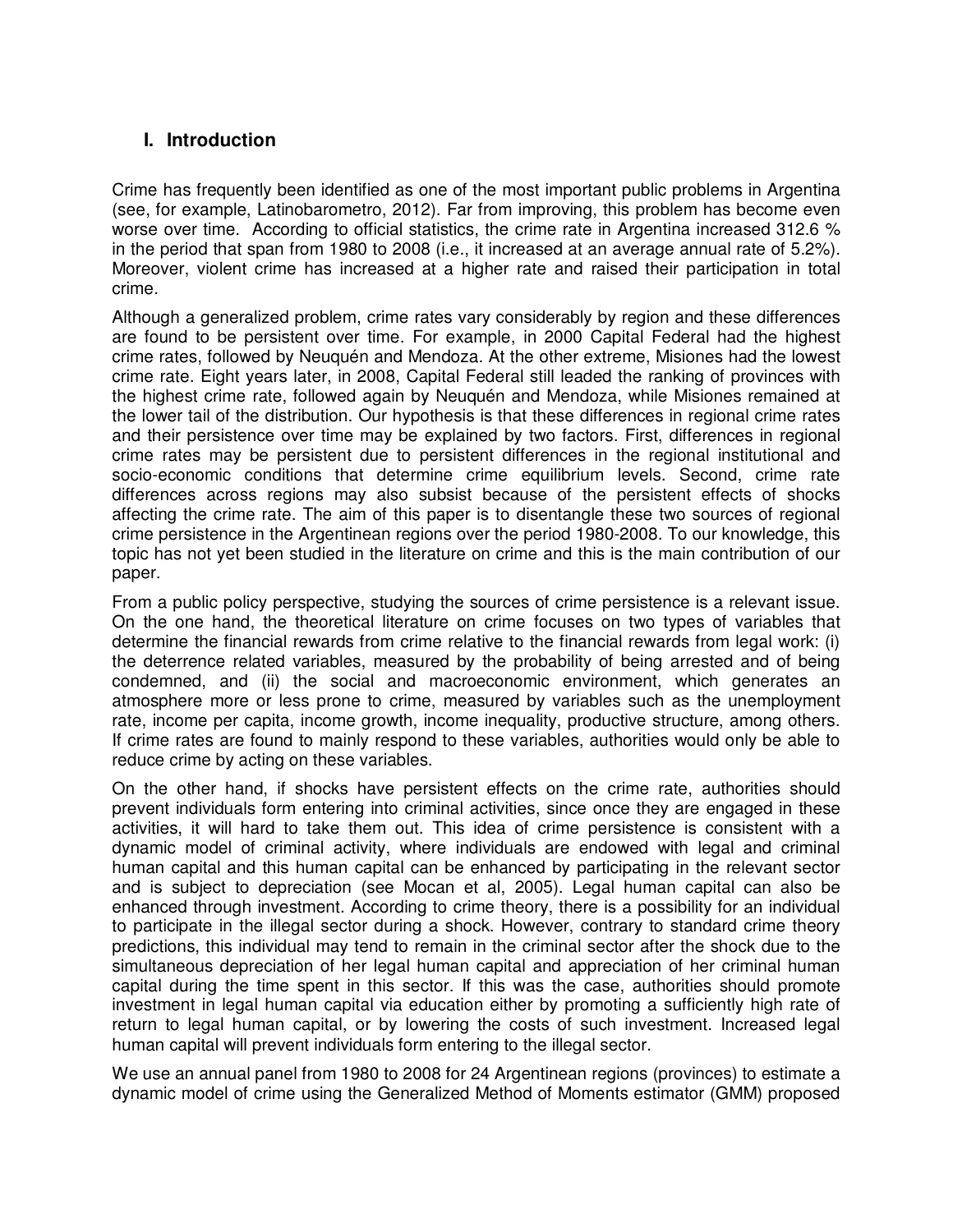by Arellano and Bover (1995), which allows us to distinguish between the two sources of persistence discussed above. In our analysis, we distinguish among different typologies of crime (total crime, property crime, theft, robbery, crimes against persons and murders).

We find that the parameter of the lagged dependent variable, which measures the degree of persistence of shocks in time, is typically positive and statistically significant. We find a relatively high autocorrelation coefficient in the regional total crime series, even after conditioning on deterrence and socio-economic variables. After a year, between 70% and 80% of a regional shock to crime will still be affecting regional total crime. Two years later, only 40%-50% of the effect of the shock on regional total crime will have disappeared. Crime, at the regional level, presents a very high persistence to idiosyncratic shocks. For all property crimes, robberies and crimes against persons, persistence is similar to total crime. For theft, persistence is much lower and even becomes non-statistically significant when we control for socio-economic variables. This is consistent with our hypothesis that theft involves less illegal human capital than robberies and hence the switch from theft to the legal sector is easier than from robberies.

As expected, we find that the arrest and sentence rates have a negative and statistically significant effect on the crime rate, which points to the relevance of both police and judicial performance in the deterrence of crime. We also find that property crime rates are more sensitive to economic fluctuations than crimes against persons, which is in line with previous findings (see Cook and Sarkin (1985), Arvanites and Delfina (2006)). Finally, we find that regions with higher product shares in construction and government have lower crime. We conjecture that, since these activities are labor intensive, they affect crime rate through unemployment rate, and also through GDP, given that regions with higher product shares in construction and government are those with lower GDP per capita.

The rest of the paper is organized as follows. Section II analyzes the regional structure of crime rate in Argentina and its evolution over time. Section III presents the econometric model to be estimated, which allows us to distinguish between persistence due to socio-economic and deterrence variables and due to the persistence of the shocks. Section IV summarizes the data used for the estimation, while Section V presents the econometric results. Finally, Section VI concludes.

### **II. Stylized Facts**

In this Section, we analyze the regional structure of crime in Argentina to see whether it shows persistence both across provinces and over time.

First, to analyze persistence across provinces, Figure 1 plots Argentinean provinces total crime rankings at two points in time, 2000 and 2008.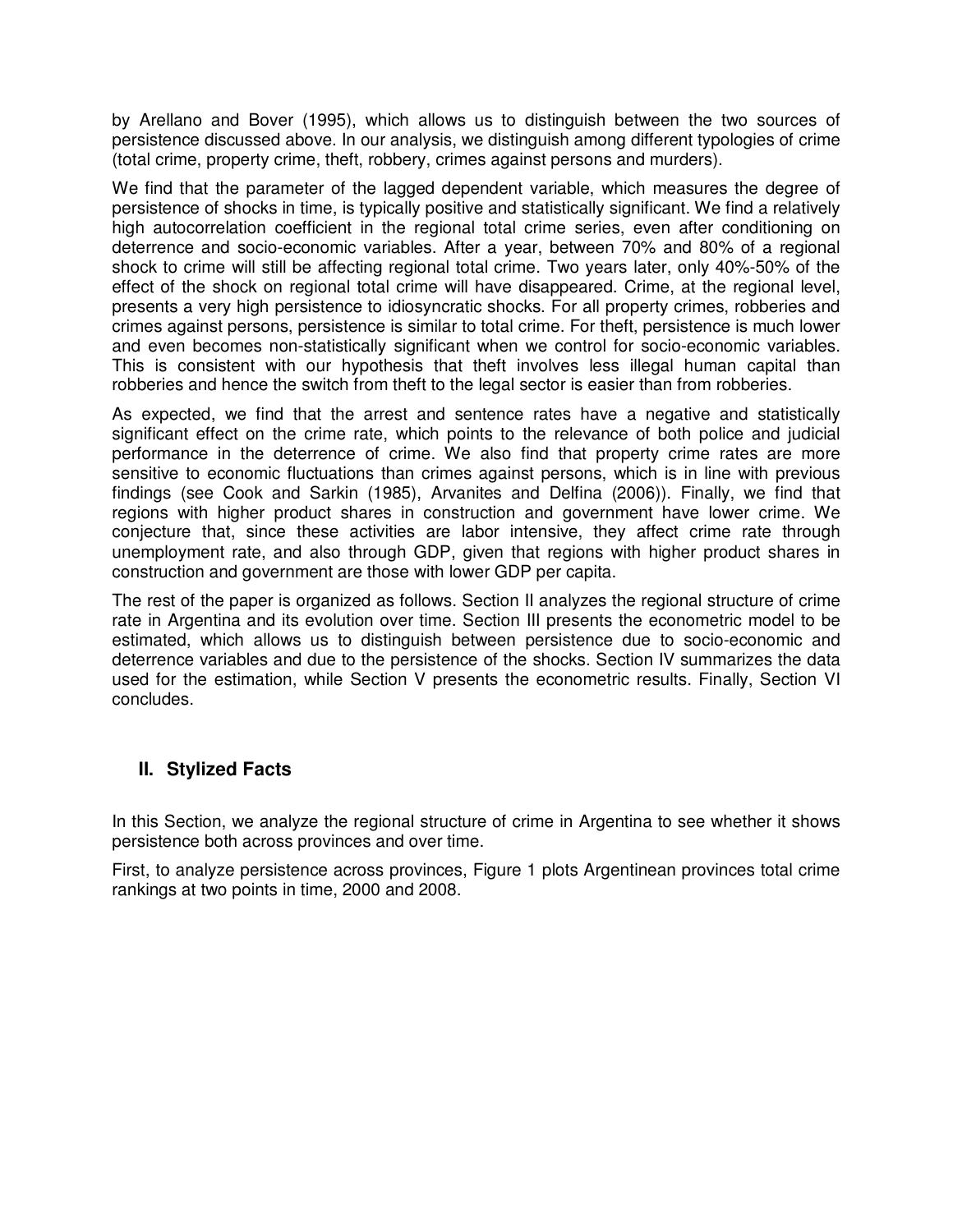

**Figure 1.Ranking of total crime in Argentinean provinces. 2000-2008** 

Figure 1 shows that the regional structure of crime in Argentina is persistent over time. To test this hypothesis we compute the correlation coefficient between 2000 and 2008 crime rate rankings. The Spearman coefficient is 0.793 and it is statistically significant different from zero at a 1% level, indicating that the regional structure of crime in Argentina has not significantly changed between 2000 and 2008. This result holds when we consider crime rates instead of rankings (correlation coefficient of 0.8435 and statistically significant at a 1% level), different decades (correlation coefficient of 0.693 for 1980-1990 and 0.5409 for 1990-2000, both statistically significant at a 1% level). Only when we consider the longest available period of time (1980-2008), the Spearman coefficient is no longer statistically significant, indicating that persistence, although high, eventually disappears.

Figure 2 shows similar scatter plots for different typologies of crime. As before, we find that the regional structure of different types of crimes remains constant over time. The correlation coefficient between 2000 and 2008 crime rate rankings are positive and statistically significant for all types of crimes (correlation coefficient of 0.8426 for property crime, 0.7496 for robbery, 0.8278 for theft, 0.8130 for other property crimes, 0.8484 for crimes against persons, and 0.6909 for murders).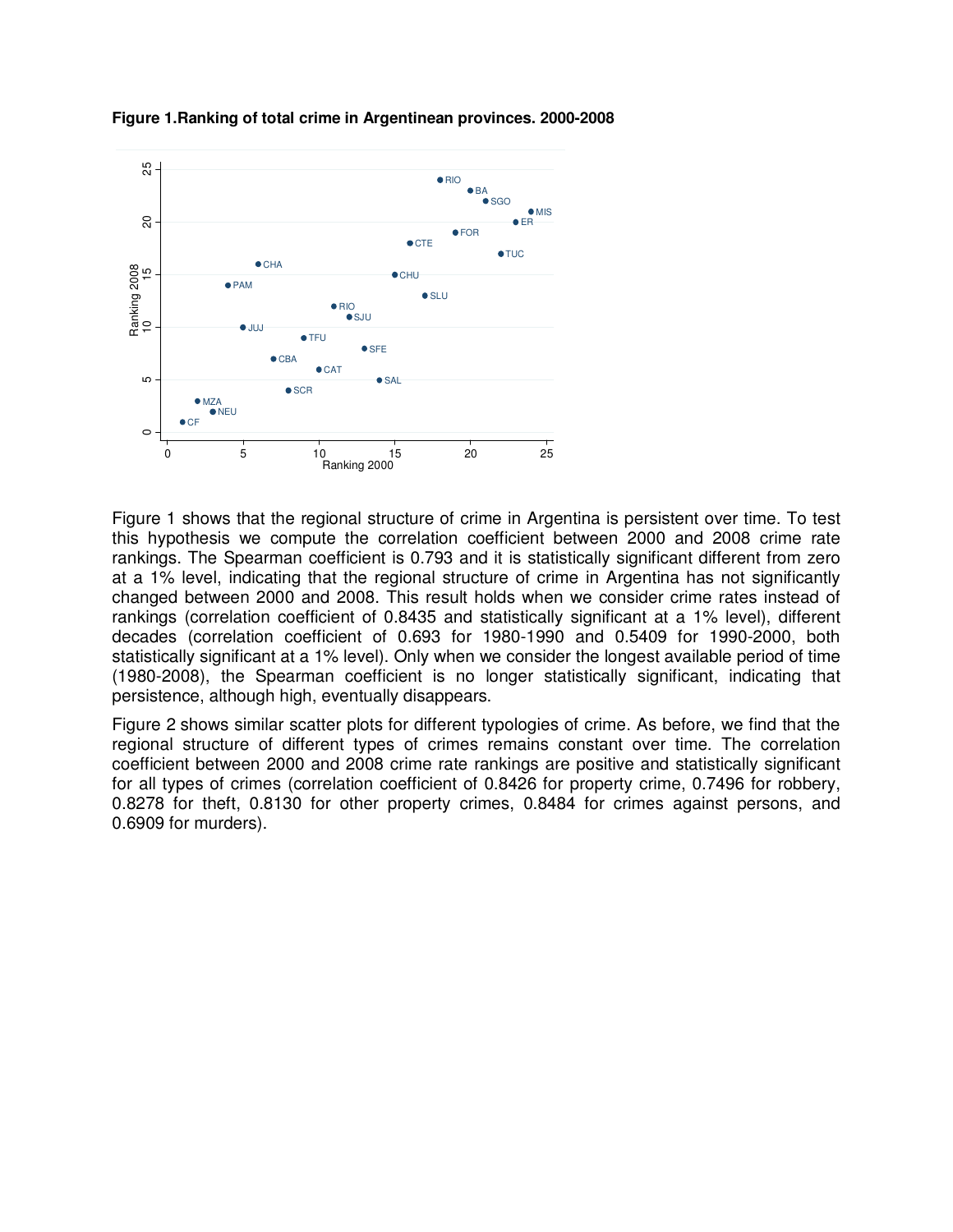

**Figure 2.Ranking of crime in Argentinean provinces by type of crime. 2000-2008** 

Second, in order to evaluate the dynamics of the changes in the regional crime structure, in Table 1 we compute Spearman correlations for total crime rankings between selected pairs of years. Table A.2 in the Appendix displays correlation coefficients for rankings of different types of crimes for all pairs of years between 2000 and 2008.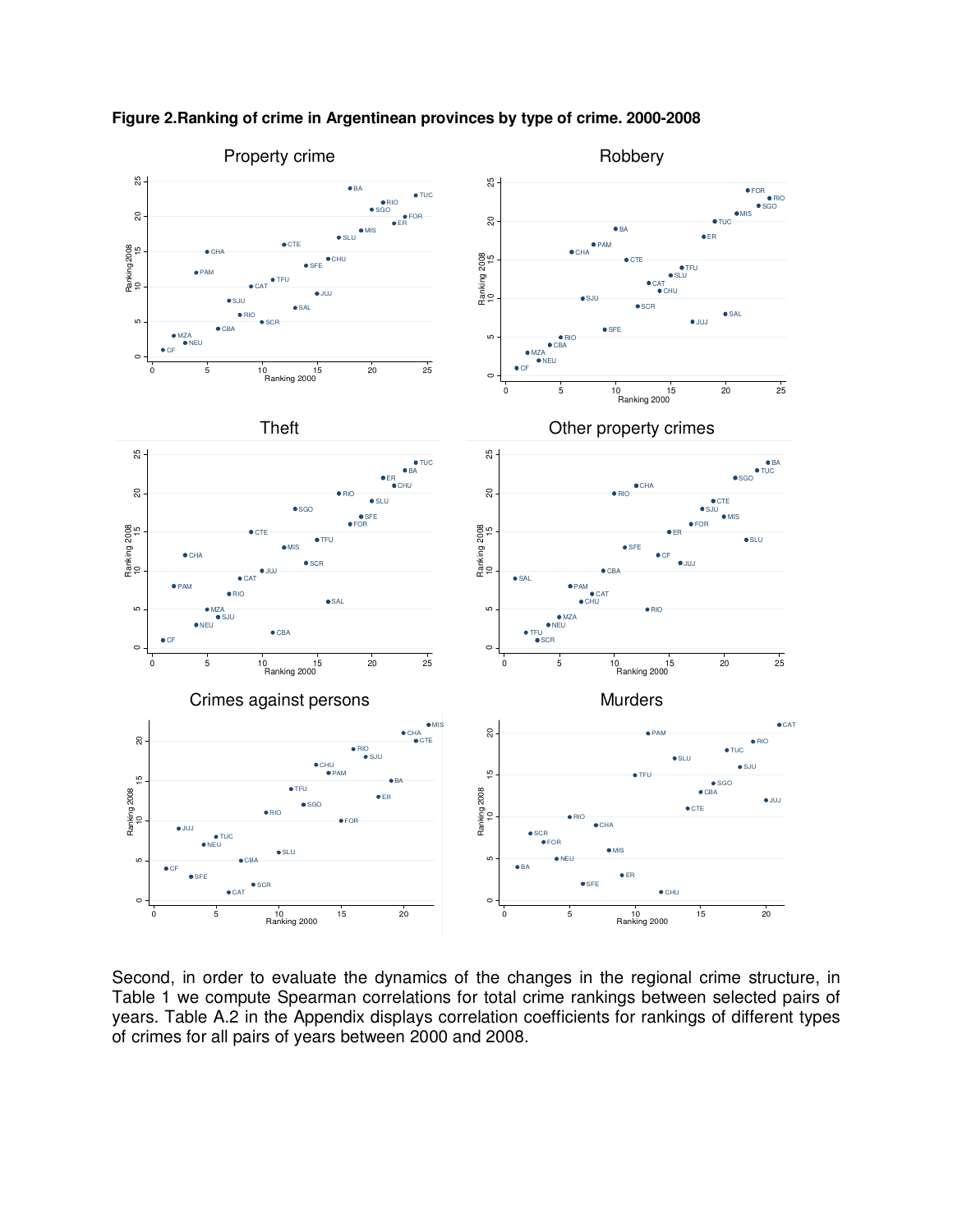|      | 1980      | 1982      | 1984      | 1986      | 1988      | 1990      | 1992      | 1994      | 1996      | 1998      | 2000      | 2002      | 2004      | 2006      |
|------|-----------|-----------|-----------|-----------|-----------|-----------|-----------|-----------|-----------|-----------|-----------|-----------|-----------|-----------|
| 1982 | $0.8209*$ |           |           |           |           |           |           |           |           |           |           |           |           |           |
| 1984 | $0.7417*$ | $0.8243*$ |           |           |           |           |           |           |           |           |           |           |           |           |
| 1986 | $0.6922*$ | $0.7983*$ | $0.8452*$ | 1         |           |           |           |           |           |           |           |           |           |           |
| 1988 | $0.6235*$ | $0.7739*$ | $0.9322*$ | $0.8487*$ |           |           |           |           |           |           |           |           |           |           |
| 1990 | $0.6930*$ | $0.8443*$ | $0.7991*$ | $0.8365*$ | $0.7435*$ |           |           |           |           |           |           |           |           |           |
| 1992 | $0.6539*$ | $0.7817*$ | $0.6922*$ | $0.7400*$ | $0.6104*$ | $0.8765*$ |           |           |           |           |           |           |           |           |
| 1994 | 0.4887    | $0.6826*$ | $0.6930*$ | $0.6557*$ | $0.7122*$ | $0.6861*$ | $0.7704*$ |           |           |           |           |           |           |           |
| 1996 | 0.4096    | $0.6539*$ | 0.6896*   | $0.6522*$ | $0.7774*$ | $0.6878*$ | $0.6591*$ | $0.9157*$ |           |           |           |           |           |           |
| 1998 | $0.5746*$ | $0.7605*$ | $0.8053*$ | $0.6681*$ | $0.8347*$ | $0.7583*$ | $0.6390*$ | $0.8202*$ | 0.9332*   |           |           |           |           |           |
| 2000 | 0.3661    | 0.4939    | $0.5157*$ | 0.4835    | $0.6183*$ | $0.5409*$ | 0.493     | $0.7583*$ | $0.8922*$ | $0.8949*$ |           |           |           |           |
| 2002 | 0.38      | $0.5157*$ | 0.4478    | 0.4557    | $0.5322*$ | $0.5330*$ | 0.4513    | $0.6209*$ | 0.8035*   | $0.8902*$ | $0.9070*$ |           |           |           |
| 2004 | 0.4183    | $0.6243*$ | $0.5939*$ | $0.5304*$ | $0.6548*$ | $0.6461*$ | $0.5583*$ | $0.7687*$ | $0.9157*$ | $0.9171*$ | $0.8730*$ | $0.8748*$ |           |           |
| 2006 | 0.4783    | $0.6426*$ | $0.6539*$ | $0.5357*$ | $0.6965*$ | $0.5852*$ | 0.513     | $0.7704*$ | $0.8922*$ | $0.9026*$ | $0.7965*$ | $0.8270*$ | $0.9365*$ |           |
| 2008 | 0.3096    | 0.4948    | $0.5374*$ | 0.4452    | $0.6052*$ | 0.44      | 0.4174    | $0.7261*$ | $0.8530*$ | $0.7979*$ | $0.7930*$ | $0.7565*$ | $0.8600*$ | $0.9157*$ |

**Table 1.Spearman correlation coefficients. Total crime rate. Argentina Regions 1980-2008**

Source: Authors' elaboration.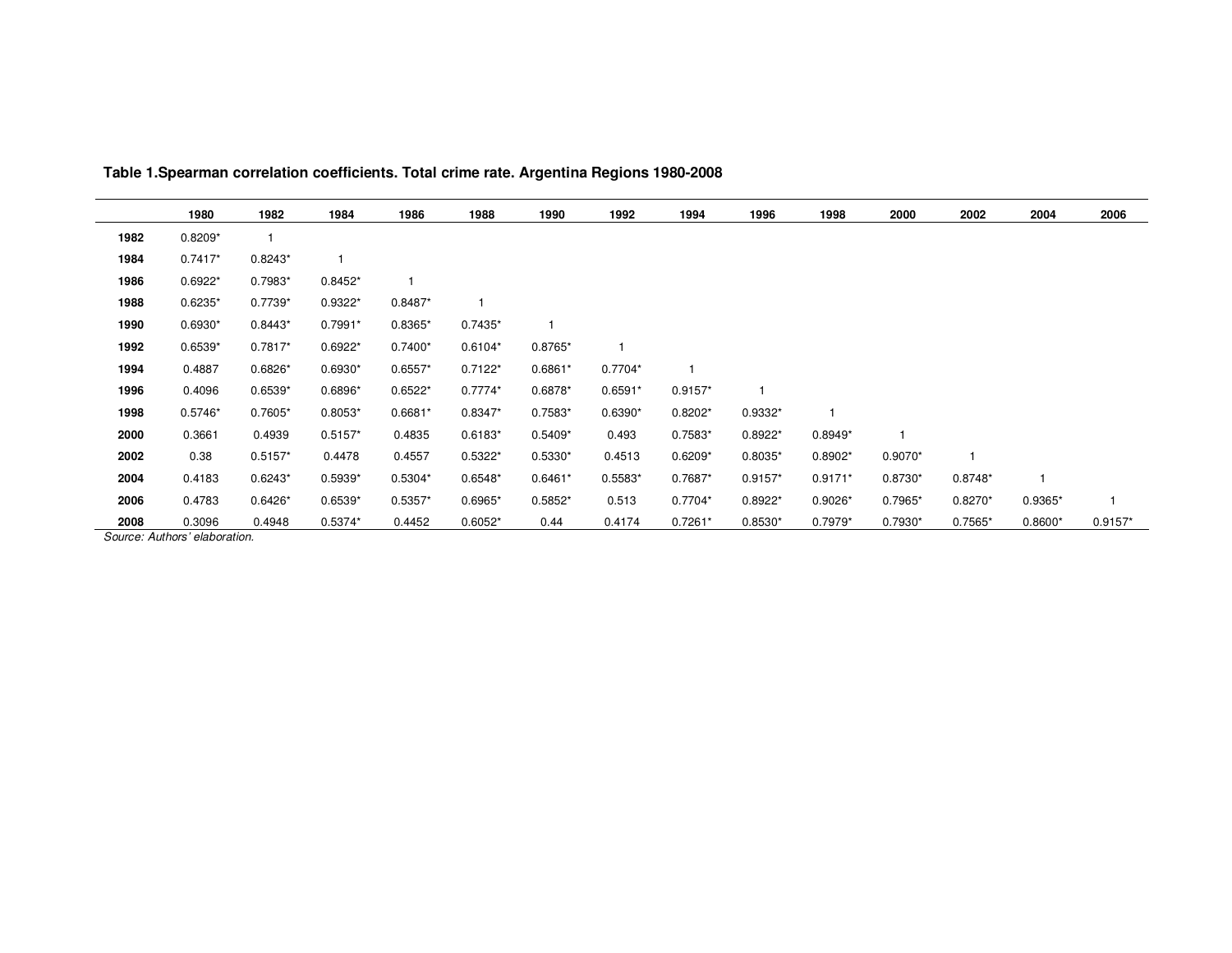Table 1 confirms that Argentina presents high persistence in its regional crime structure. There is a clear association between the relative crime situations at the beginning of the 1980s with that at the mid-2000s. Hence, no significant changes have taken place in the regional crime structure of Argentina over time. In addition, the crime ranking changed relatively more in the early 1980s than in the 1990s and 2000s. The Spearman coefficient is 0.62 between 1980 and 1988, while the same statistic is 0.76 for the period 1990–1998 and 0.79 for 2000-2008.

With all this evidence at hand, we can conclude that regional structure of crime rate in Argentina shows very high persistence. This persistence is also observed for different types of crime. Moreover, this structure has changed during this period and persistence was stronger during the 1990s and 2000s, coinciding with a period of structural reforms in the country. Additionally, it is worth noting that crime trended up dramatically during the period studied and the range of variability in the regional crime rates diminished. In the next section we proceed to model the conditional means of the regional crime series.

#### **III. A model of regional crime**

l

Our empirical approach is borrowed from other economic areas, specifically from Unemployment and Income Distribution persistence literature. For example, Galiani et al (2004) analyze the persistence in unemployment in Argentinean regions. They try to identify regional factors that explain regional unemployment differences and whose changes account for the low persistence of the regional unemployment structure. Sosa Escudero et al (2006) investigate the main sources of persistence and variability of incomes using a panel dataset of rural El Salvador. As far as we know, the present paper is the first empirical research that studies the regional persistence of total crime and its typologies.<sup>1</sup>

In order to investigate the persistence of regional crime, we can estimate the following dynamic panel data models:

| $CR_{it} = \alpha_i + \lambda_t + \eta_t CR_{it-1} + \varepsilon_{it}$        | (1) |
|-------------------------------------------------------------------------------|-----|
| $CR_{it} = \alpha_i + \lambda_t + \eta_2 CR_{it-1} + BX_{it} + \epsilon_{it}$ |     |

Where  $i$  states for province and  $t$  for year,  $CR$  is the log of the number of crimes per 10,000 inhabitants,  $\alpha_i$  is a province effect,  $\lambda_t$  is a year fixed effect,  $X_t$  is a vector of socioeconomic and deterrence variables, and  $\varepsilon_{it}$  is the error term.

As Galiani et al (2004) point out, model (2) overcomes model (1). If  $X_{it}$  and  $CR_{it-1}$  are strongly exogenous,  $n_2$  identifies the true persistence of the shocks of the crime rate series. If  $X_{it}$  are persistent series, the estimate of  $\eta_1$ , picks up the persistence of the  $X_{it}$  and confounds it with the persistence of the shocks of the crime rate series. Then, by

<sup>&</sup>lt;sup>1</sup>There is abundant literature referring to the persistence of offenders, that try to establish the personal characteristics of criminals, who once onset in criminal activities, persist on them (see Garside (2004), Britta Kygvsaard (2003), Dean, Brame and Piquero (2006)). There is also literature referred to the persistence of crime prone places over time (see Don Weatherburn and Bronwyn Lind (2004)).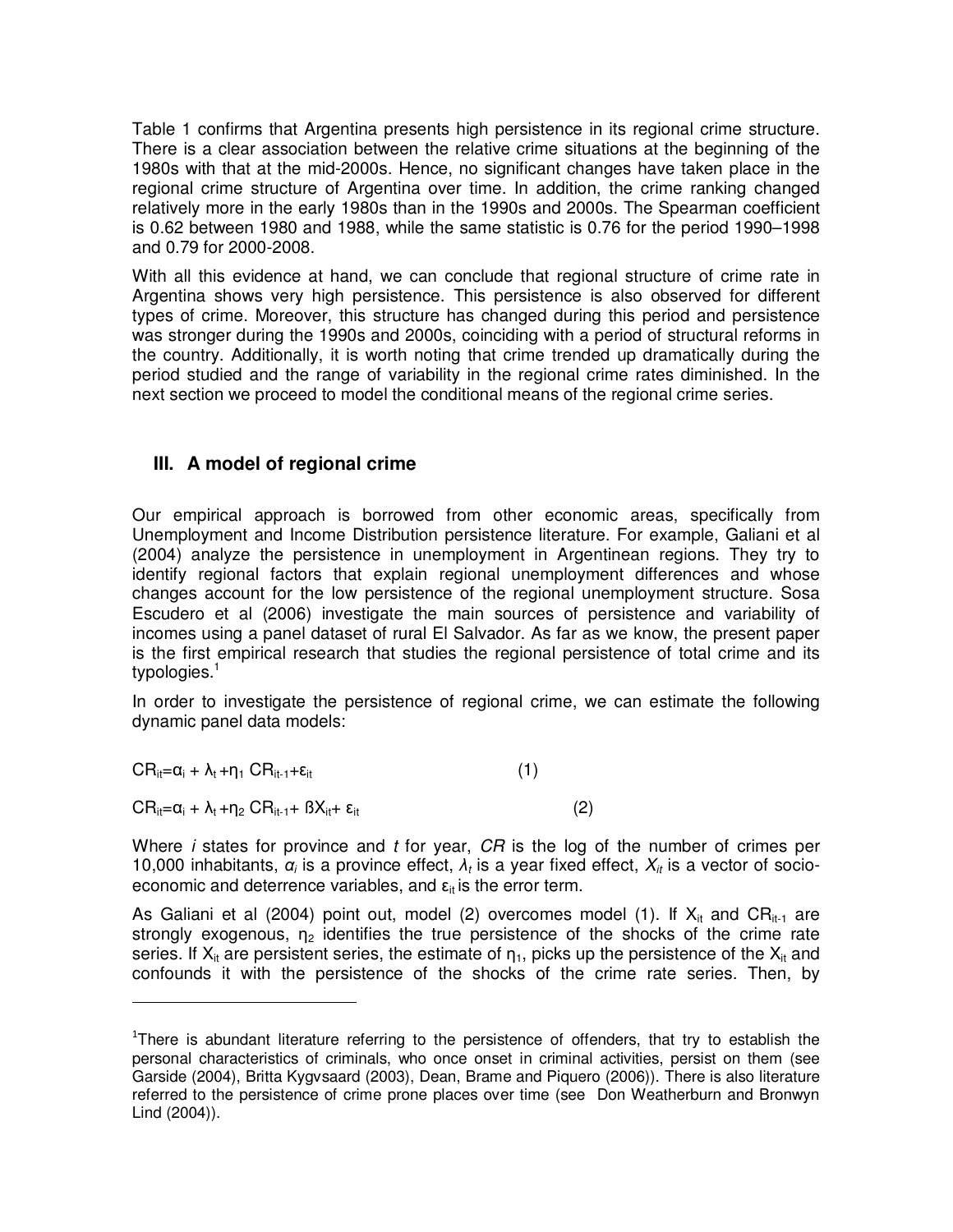estimating model (2) we obtain a better measure of persistence and it is possible to obtain consistent estimates of the persistence of the regional crime rate to pure regional shocks.

Variables  $X_{it}$  include variables related to the theoretical model of crime, which focuses on two main issues: (i) the deterrence effect, related to the probability of being arrested and being condemned, and (ii) the social and macroeconomic effects, measured by variables such as income per capita, the productive structure of GDP, income growth, income inequality, unemployment rate, among others.

The expected signs of deterrence variables are negative since they represent a cost to those who commit crimes. Therefore, as the rate of sentence and arrest increase, the crime rate is expected to decrease, ceteris paribus. These effects are well documented for the US and Europe (Levitt, 1998; Edmark, 2005; Entorf and Spengler, 2000). For Argentina, Di Tella and Schargrodsky (2004) analyze car thefts before and after a terrorist attack on the main Jewish center in Buenos Aires and find a large deterrent effect of police on crime.

In addition, socio-economic variables have also been proved to affect crime rate. Empirical investigations found that the relationship between crime and economic activity mostly depends on the typology of crime. For example, property crimes are found to be countercyclical, while crimes against persons are not as sensitive to economic variations as property crimes.

Unemployment is also central part of criminiometric of Becker-Ehrlich type of models (Entorf and Spengler, 2000). To the extent that unemployment limits the legal income opportunities, it is expected to trigger illegal activities. However, more recent models that proposed slight modifications to the Becker–Ehrlich model produce ambiguous comparative-static results. In fact, some empirical studies on the relationship between crime and unemployment conclude that the effect of unemployment on crime is ambiguous and appears to be very sensitive to the econometric specification. Similarly, the effect of inequality on crime is expected to be negative and there are numerous studies that find a impact of relative income on crime (see Fajnzylber et al., 2002, Brush, 2007; Choe, 2008, Cerro and Meloni, 2001). However, other works fail to find a robust effect of inequality on crime (for instance, Neumayer, 2004).

Finally, the productive structure of the regional GDP can also be related to the crime rate explanation. A priori, we do not expect a similar effect of different economic sectors on crime rate. For example, those regions with a higher service sector are those with higher GDP per capita, and so the expected sign is similar to that of the GDP per capita. Similarly, those regions with higher government and construction participation, sectors characterized for being labor intensive, are expected to have lower unemployment rates, and hence a negative relationship with crime rate.

For the estimation of the model, we opt for the GMM estimator proposed by Arellano and Bover (1995). This estimator is designed for dynamic panel data models. The consistency of the GMM estimator depends crucially on the absence of serial correlation in  $\varepsilon_{it}$ . Then, in all our specifications, we report the significativity of the Arellano-Bond tests for autocorrelation applied to the first difference equation residuals. We expect not to reject the null hypothesis on an autoregressive regression model AR(1) but to reject the null hypothesis of second order autocorrelation that let us to conclude that lagged values of the endogenous variables are valid instruments. Finally, we report the significativity of the standard Sargan test of overidentifying restrictions. Its null hypothesis is that the instruments used by the GMM estimator  $-$  as a group  $-$  are exogenous. These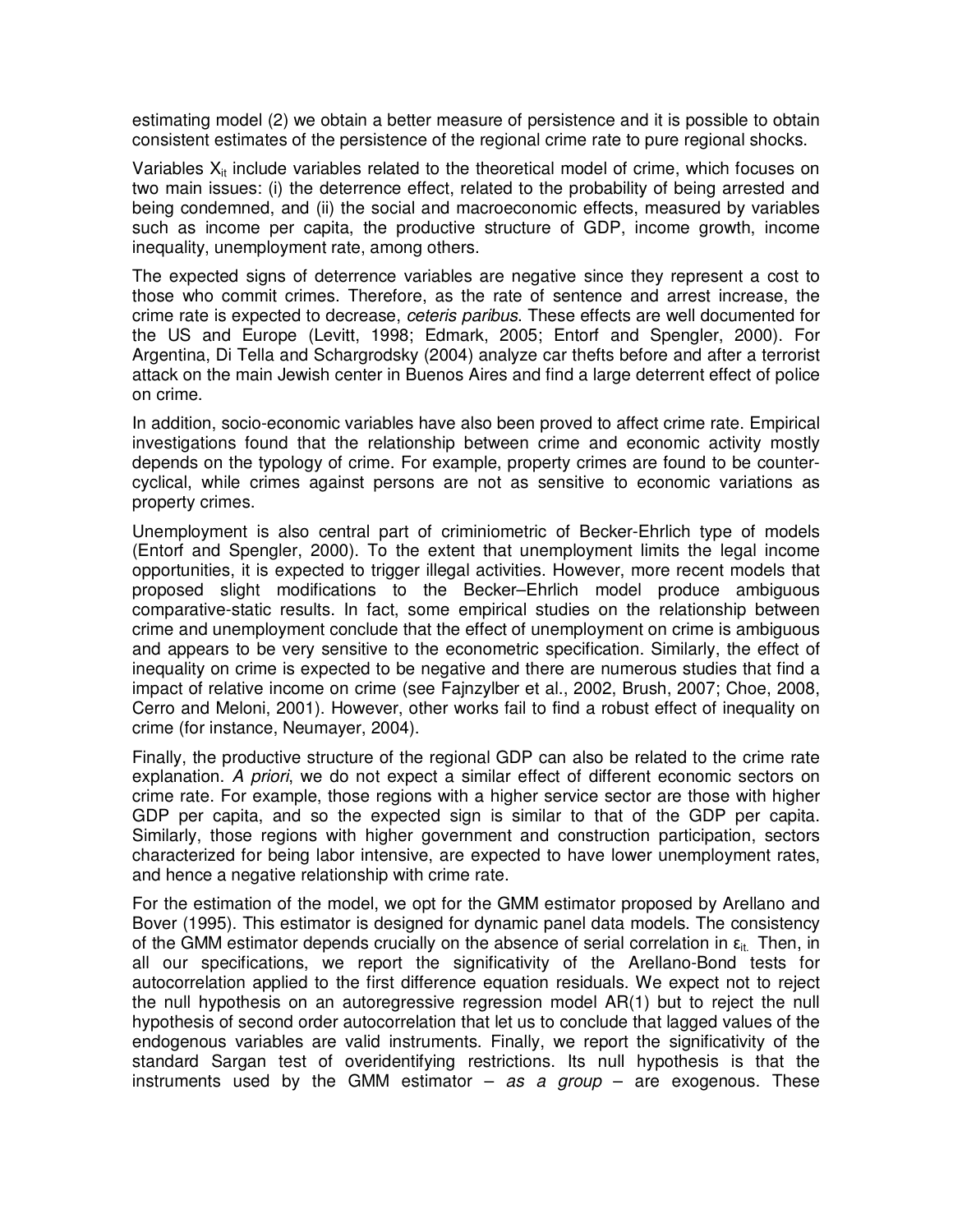specification tests will confirm whether the GMM estimator is indeed appropriate in our case.

## **IV. Data**

The dataset used in this paper is a panel of annual, provincial level observations steaming from 1980 to 2008, although time coverage depends on the type of crime. Data were collected from several national sources. Data on crime, arrest and sentences were drawn from the Registro Nacional de Reincidencia Criminal. Crime rates were defined as the number of reported offences per 10,000 inhabitants. Arrest rates were defined as the number of crimes with known subjects related to crimes. Finally, sentence rates were defined as the number of sentences per arrest, with the exception of total and crimes against persons sentence rates that were defined as the number of sentences per crime.

Our empirical specifications include total crime rate, property crime rate, distinguishing between robbery and theft, and crimes against persons, including murders.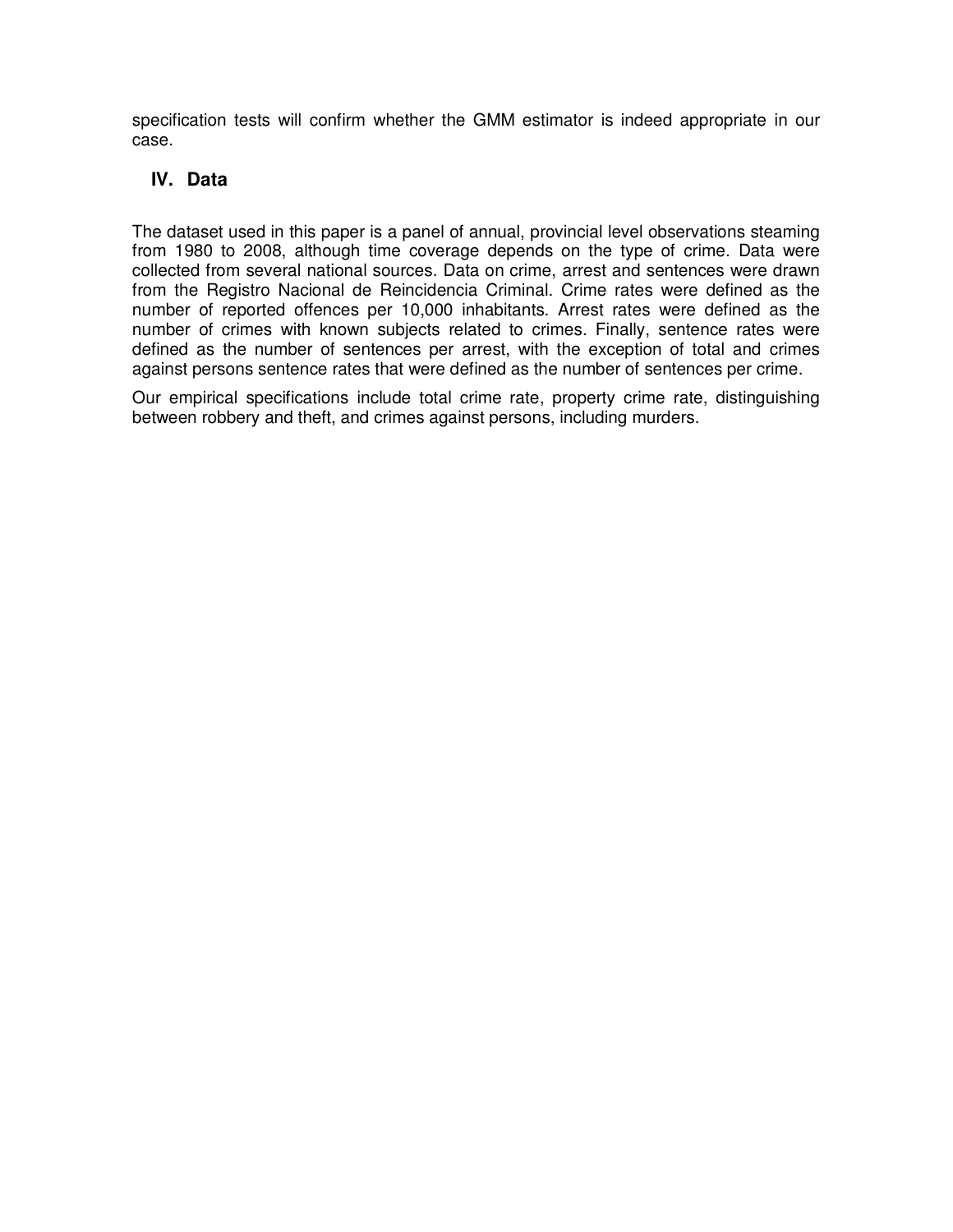Table 2 shows the national total number of crimes as well as the crime, arrest and sentence rates by type of crime in 2008. Property crimes represent nearly 60% of total crimes and it is by far the largest group of crimes. Among property crimes, robbery has the highest participation, with 50% of property crimes, followed by thefts, with almost 40%.<sup>2</sup> The second group in importance for its participation in total crime is crimes against persons, with a share of 20%. Crimes against persons comprise murders, involuntary manslaughter, injuries and traffic fatalities. Even though murders represent less than 1% of the crimes against persons, these crimes are analyzed separately as they are the most sounded ones due to their severity.

Regarding deterrence variables, both the probability of arrest and sentence also varies by type of crime. In particular, the probability of arrest is relatively high in the case of murders, which reflect the fact that for violent crimes the police is more likely to act. Almost 90% of suspected murders are arrested, and 50% of those arrested received a sentence. The probabilities of arrest and sentence are much lower for property crimes. In particular, the probability of arrest is similar for robberies and theft (around 16%). In contrast, given the severity of the offense, the probability of sentence is larger for criminals arrested for robbery (24%) than for criminals arrested for theft.

 $\overline{a}$ 

 $<sup>2</sup>$  Other types of crimes such as extortions, kidnappings, frauds and usurpation account for the</sup> remaining 10%.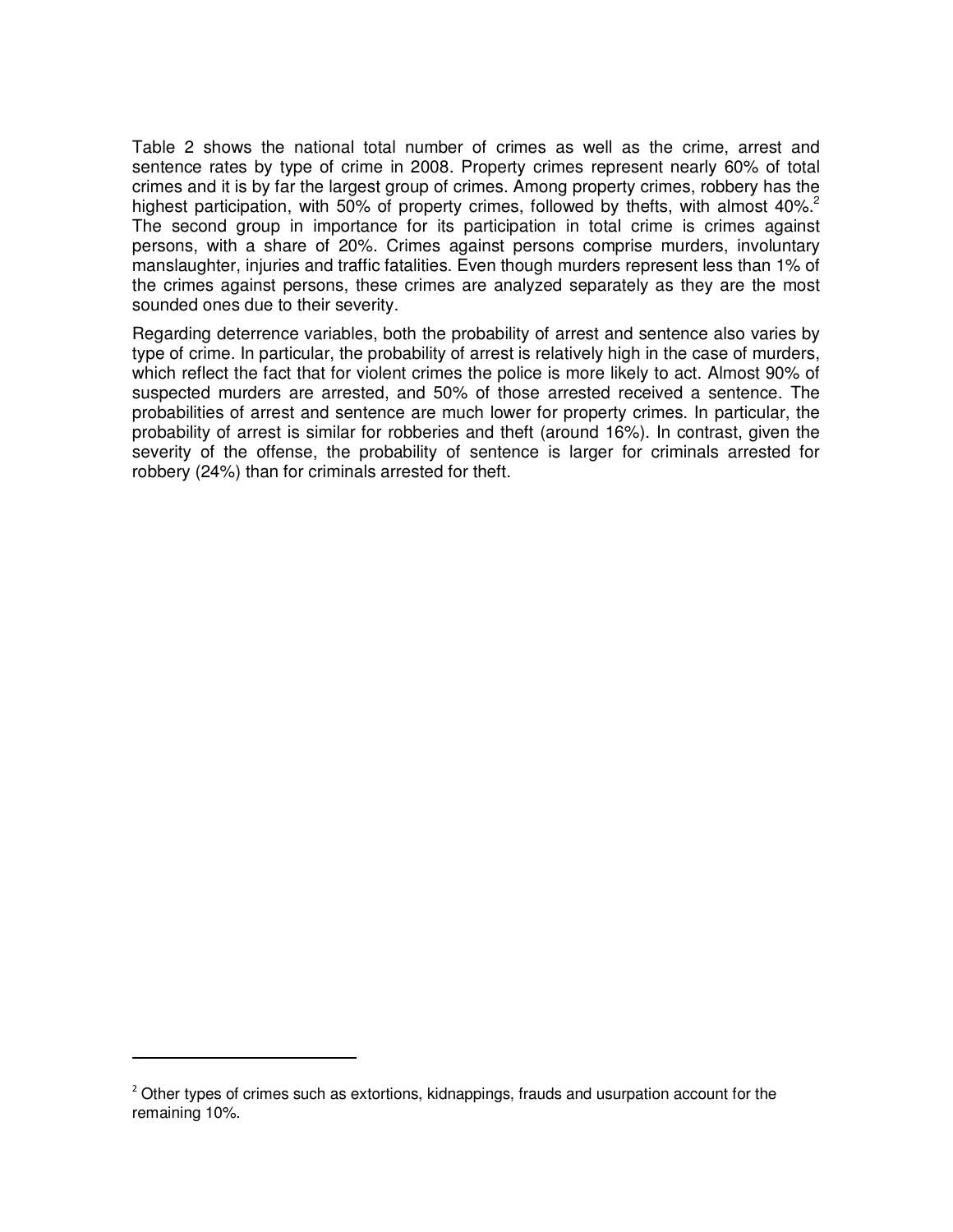|                    | Reported<br>Crimes | Participation in<br><b>Total Crime</b><br>(% ) | Crime Rate<br>per 10000<br>inhabitants | Probability of<br>Arrest (%) | Probability of<br>Sentence(%) |
|--------------------|--------------------|------------------------------------------------|----------------------------------------|------------------------------|-------------------------------|
| <b>Total Crime</b> | 1,310,977          | 100.00                                         | 329.84                                 | $\qquad \qquad \blacksquare$ | $2.30*$                       |
| Property           | 799,137            | 60.96                                          | 201.06                                 | 16.96                        | 14.99                         |
| Robbery            | 398,271            | 30.38                                          | 100.20                                 | 15.54                        | 24.25                         |
| Theft              | 314,205            | 23.97                                          | 79.05                                  | 13.11                        | 6.49                          |
| <b>Others</b>      | 86,661             | 6.61                                           | 21.80                                  | 37.51                        | 7.19                          |
| Against persons    | 263,124            | 20.07                                          | 66.20                                  | $\overline{\phantom{a}}$     | $1.74*$                       |
| <b>Murders</b>     | 1,986              | 0.15                                           | 0.50                                   | 88.67                        | 52.47                         |

#### **Table 2.Crime, arrest and sentence rates by type of crime. Argentina 2008**

Source: Registro Nacional de Reincidencia Criminal

Note: \* Sentence rate was defined as the total number of sentences per crime.

Table 3 displays the summary statistics of Argentinean provinces crime rates by type of crime. Crime rates show a great variation across provinces and over time. For instance, the highest crime rate corresponds to the City of Buenos Aires, reaching a rate of 728.3 crimes per 10,000 inhabitants in 2008. The lowest crime rate of around 40 crimes per 10,000 inhabitants was registered in the province of Buenos Aires in 1980. The highest property crime rate also corresponds to the City of Buenos Aires, reaching a rate of 515.8 property crimes per 10,000 inhabitants in 2008. The lowest property crime rate was registered in Formosa in 1994, with 51 property crimes per 10,000 inhabitants.

| <b>Crime rates</b>     | <b>Period</b> | <b>Observations</b> | <b>Mean</b> | <b>Std.Deviation</b> | Min   | <b>Max</b> |
|------------------------|---------------|---------------------|-------------|----------------------|-------|------------|
| Total                  | 1980-2008     | 694                 | 245.74      | 131.40               | 39.63 | 728.27     |
| Property               | 1991-2008     | 408                 | 194.62      | 98.66                | 50.78 | 515.87     |
| Robbery                | 2000-2008     | 216                 | 96.96       | 55.02                | 24.76 | 301.60     |
| Theft                  | 2000-2008     | 216                 | 102.69      | 49.79                | 6.01  | 248.86     |
| Other property crimes  | 2000-2008     | 216                 | 33.90       | 21.25                | 6.99  | 135.22     |
| Crimes against persons | 2000-2008     | 198                 | 63.34       | 22.65                | 21.82 | 128.14     |
| <b>Murders</b>         | 2000-2008     | 189                 | 0.53        | 0.26                 | 0.08  | 1.36       |

#### **Table 3. Crime rates summary statistics by type of crime. Argentinean provinces**

Source: Registro Nacional de Reincidencia Criminal

Finally, regarding socio-economic variables, several sources were used. The Gini coefficient was obtained from Gasparini et al (2000) for 1990-1999 and from the Instituto de Estudios Laborales y Desarrollo Económico (IELDE) from 2000 onwards. No data on the Gini coefficient is available prior to 1990. Information on the GDP per capita and its structure in constant 1993 pesos was obtained from the Office of the Ministry of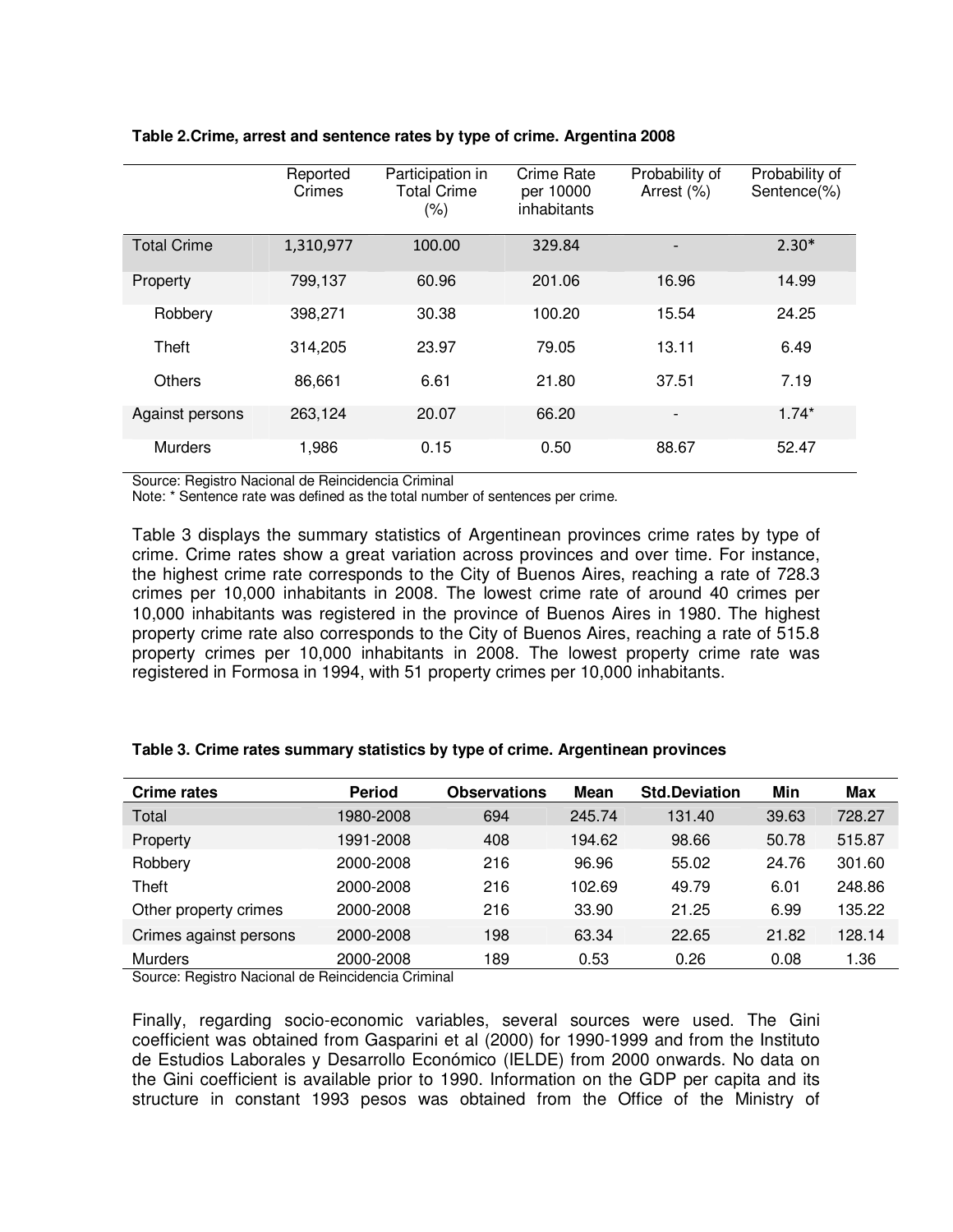Economics, from Mirabella and Nanni (1998), and from estimates based on the incomeoutput matrix for 2000 to 2008. Data on unemployment rates (%) was drawn from the Permanent Household Survey carried out by the Argentine National Institute of Statistics and Census (INDEC).

Table 4 shows the summary statistics for these socio-economic variables. GDP per capita reached a maximum of 31,014 constant 1993 pesos in the City of Buenos Aires in 2008 and a minimum of 2,130 constant 1993 pesos in Santiago del Estero in 1982. Not only the level, but also the GDP structure varies across provinces. For example, manufacturing is relatively important in San Luis, construction in Tierra del Fuego, services in the City of Buenos Aires, government in La Rioja, and mining in Santa Cruz. The relative weight of the different sectors in the product of the provinces has also varied over time, as a result of business cycle, general structural reforms, and specific policies tended to promote one or another sector. Finally, the Gini coefficient and the unemployment rate also vary significantly across provinces and over time. The Gini coefficient ranged from 33 in Santa Cruz in 1990 to 56 in San Luis in 2000. Buenos Aires had an unemployment rate of just 1% in 1980, while unemployment reached more than 27% in San Juan in 2000. These significant differences in the socio-economic variables may be behind the differences in crimes rates across provinces. As explained in the previous section, we will control for differences in these socio-economic variables in our model to take into account this possibility.

| Variable          | <b>Period</b> | <b>Observations</b> | <b>Mean</b> | <b>Std Deviation</b> | Min      | Max      |
|-------------------|---------------|---------------------|-------------|----------------------|----------|----------|
| GDP per capita    | 1980-2008     | 696                 | 6316.28     | 4439.11              | 2129.95  | 31013.88 |
| GDP growth rate   | 1981-2008     | 672                 | 1.22        | 6.75                 | $-22.03$ | 36.33    |
| Manufacturing (%) | 1993-2008     | 384                 | 14.43       | 8.69                 | 2.85     | 46.29    |
| Construction (%)  | 1993-2008     | 384                 | 6.93        | 2.45                 | 0.98     | 13.08    |
| Services (%)      | 1993-2008     | 384                 | 42.53       | 6.58                 | 27.17    | 62.04    |
| Government (%)    | 1993-2008     | 384                 | 7.90        | 3.05                 | 3.44     | 17.82    |
| Mining $(\%)$     | 1993-2008     | 384                 | 5.43        | 10.70                | 0.00     | 44.40    |
| Others $(\%)$     | 1993-2008     | 384                 | 22.78       | 6.93                 | 9.20     | 36.55    |
| Gini              | 1990-2008     | 433                 | 43.10       | 3.94                 | 32.91    | 56.30    |
| Unemployment      | 1980-2008     | 628                 | 9.02        | 4.57                 | 1.00     | 27.90    |

#### **Table 4. Summary statistics of socio-economic variables**

### **V. Econometric results**

In this section we present the results of our preferred specifications for the regional models of different types of crimes.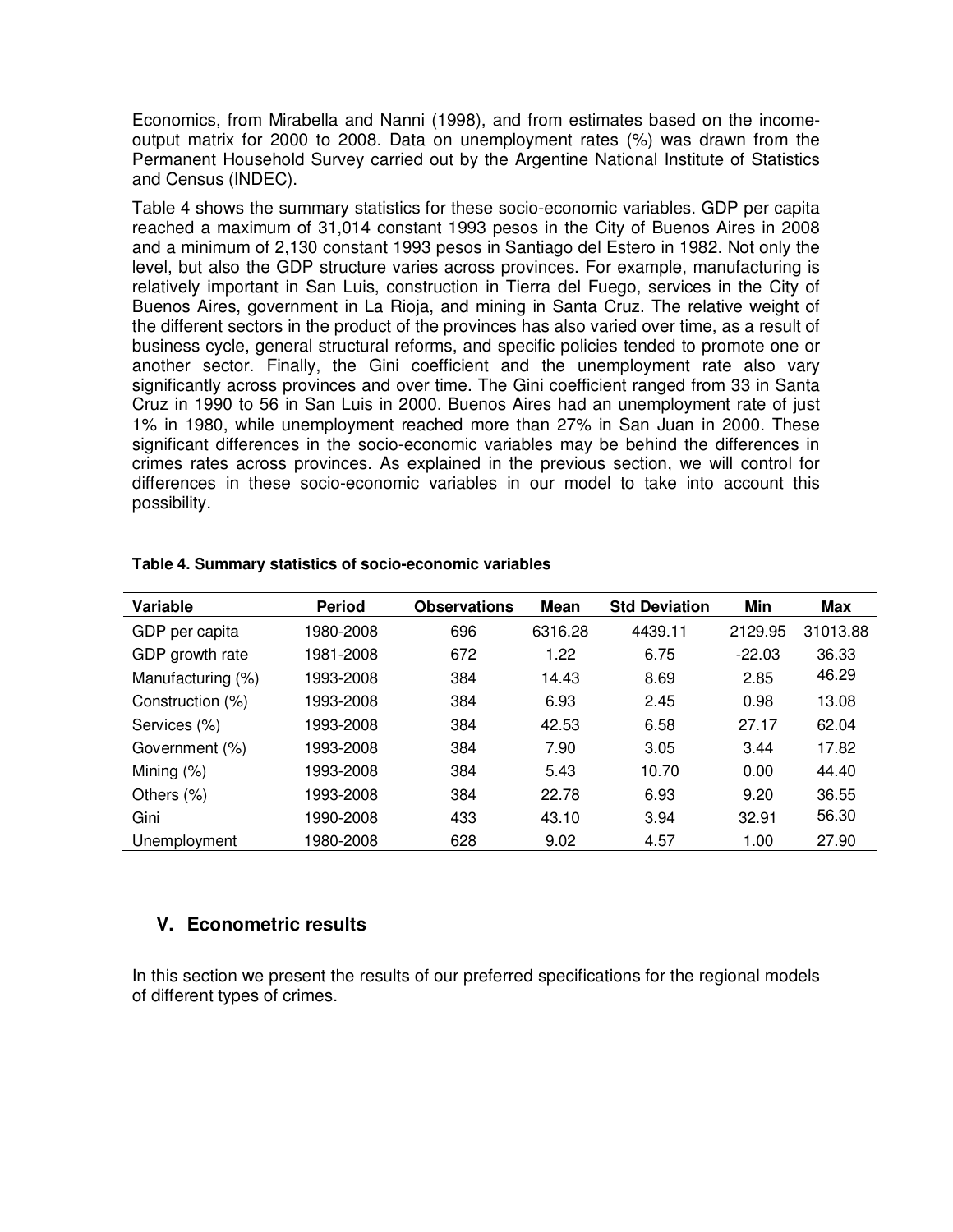We estimate models (1) and (2) above separately for each type of crime.<sup>3</sup> The parameter of the lagged dependent variable measures the degree of persistence of the shocks in time. As we have previously discussed, model (2) is more appropriate to measure persistency if  $X_{it}$  is a matrix of persistent variables.<sup>4</sup>

In all specifications, deterrence variables are assumed to be predetermined.<sup>5</sup> For all cases, we do not reject the null hypothesis of the validity of the overidentification restrictions (Sargan test) nor the lack of autocorrelation in the residuals at the conventional levels of statistical confidence (tests m1 and m2 by Arrellano-Bond). Then, these specification tests confirm the appropriateness of GMM system estimators for our models.

GMM estimates are one-step estimates. Although there exist two-step estimators that are asymptotically more efficient, it is well known (see Arellano and Bond, 1991) that two-step estimated standard errors in dynamic models can be seriously biased downward, and for that reason, one-step estimates with robust standard errors are often preferred.

Next we describe the results for each type of crime separately.

#### **Total crime**

 $\overline{a}$ 

In Table 5 we present the results for the total crime rate. In column (1), we only include the lagged dependent variable. In column (2) we add deterrence variables. In column (3) we also include the socio-economic variables, except for the product sector composition. In column (4), we replace the socio-economic variables in the previous column by the economic composition variables. Finally, in column (5) we combine the socio-economic and economic structure variables in the two previous columns.

The lagged dependent variable is statistically significant at a 1% level in all specifications. If no other controls are included in the model, we find that a 10% increase in the total crime rate in t-1 increases the crime rate in the next period by 9%. The coefficient of lagged crime slightly decreases when we add the sentence rate (column (2)) and economic structure variables (column (4)) to the model, as expected when persistent variables are included in the model. However, even after conditioning on different sets of explanatory variables we continue to find a relatively high autocorrelation coefficient in the regional total crime series. After a year, between 70% and 80% of a regional shock to crime will still be affecting regional crime. Two years later, only 40%-50% of the effect of the shock on regional crime will have disappeared. Crime, at the regional level, presents a very high persistence to idiosyncratic shocks.

<sup>&</sup>lt;sup>3</sup>We tested for unit roots using Levin et al. (2002) test for panel data. The corresponding Levin–Lin modified tstatistic for the test of the null hypothesis of the presence of a unit root suggests that the null should be rejected. It is worth mentioning that the possible low power of the Levin–Lin test for the small sample available should have biased the result toward accepting the null, contrary to our result. Results are similar for different types of crimes (for more details see the Table A.3 in the Appendix).

<sup>4</sup> Results are similar regardless of whether we include regional fixed effects or not. Time fixed effects are highly correlated with socioeconomic variables, which make difficult identifying the effect of these variables on the crime rate. We have then omitted regional and time fixed effects in the models' specifications below.

<sup>&</sup>lt;sup>5</sup>Predetermined variables are variables that were determined prior to the current period. This implies that the current period error term is uncorrelated with current and lagged values of the predetermined variables but may be correlated with future values. This is a weaker restriction than strict exogeneity, which requires the variables to be uncorrelated with past, present, and future shocks.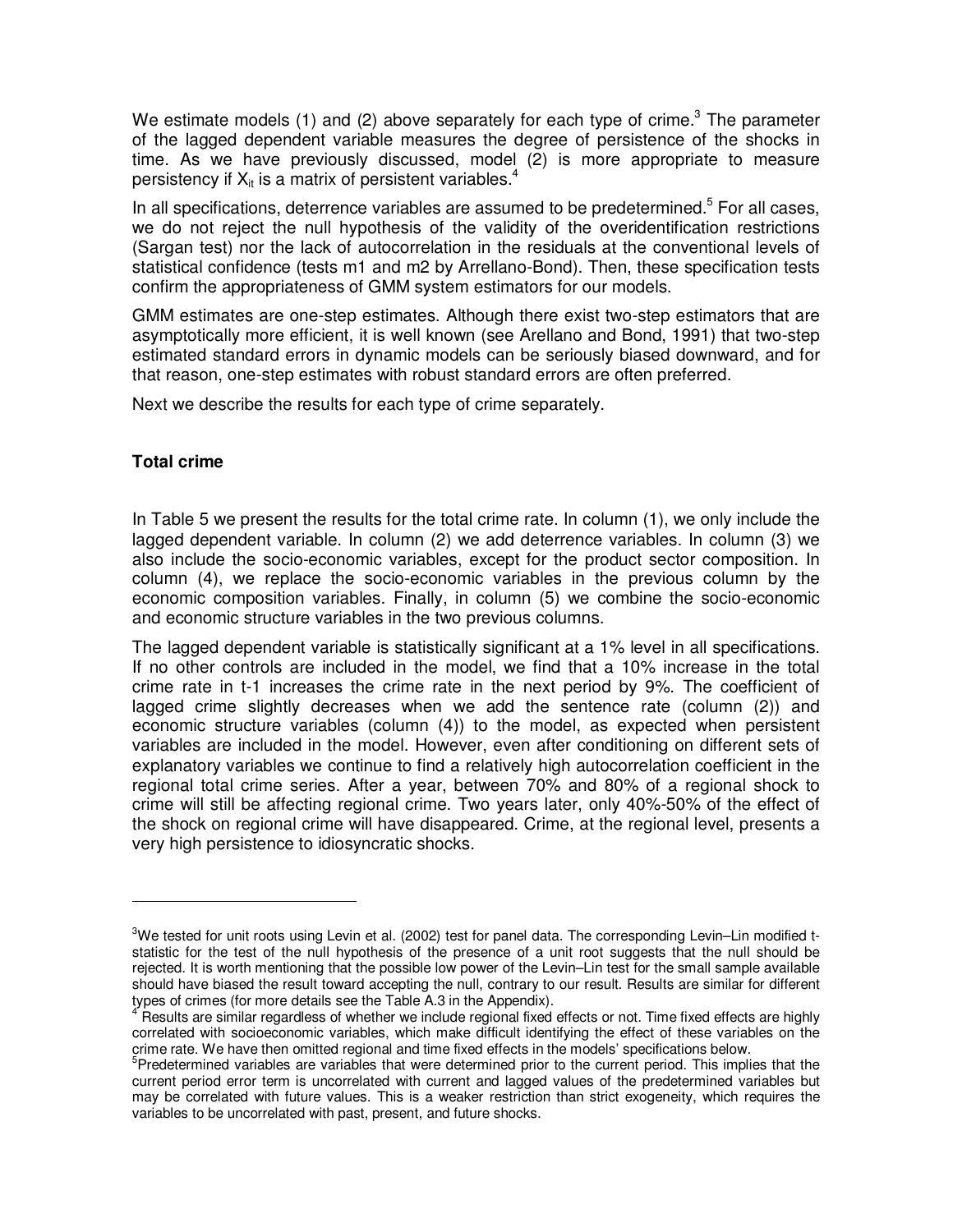Turning to the determinants of crime differences, we find that the sentence rate has a negative and significant effect on the crime rate, which is in accordance with the predictions of Becker's theory (1968) on deterrence.<sup>6</sup> However, its effect is very low: a 10% increase in the sentence rate decreases the crime rate by only 0.9%-1% depending on the model.

On the socioeconomic variables (see column (3)), GDP per capita, intending to capture a cross-section effect, is positively and significantly associated with crime rates, indicating that the higher the regional GDP per capita the higher the crime rate (i.e., a 10% increase in the regional GDP per capita increases the crime rate by 1.8%-2.3%). In contrast, economic growth, which would be capturing a time effect, has a negative effect on the crime rate, indicating that during expansions (recessions) the crime rate decreases (increases).<sup>7</sup> As observed in previous empirical studies (see Fajnzylber et al., 2002), we also find a positive and statistically significant link between inequality, measured by the Gini coefficient, and crime. In particular, a 10% increase in the Gini coefficient increases the crime rate by 2.7%-3-8%. In accordance with crime theory, which suggests that unemployed individuals who have no legal income opportunities are more likely to commit crimes than people who have a job, we find a positive and statistically significant effect of unemployment on total crime.<sup>8</sup> However, due to the high correlation between unemployment rate and other socioeconomic<sup>9</sup> and economic structure variables, which may cause multicollinearity problems, this variable is no longer statistically significant when we include other variables and has been omitted in the full model (column (5)).

Finally, changes in the regional economic structure also affect regional crime. In particular, we find that regions with higher product shares in construction have lower crime. We conjecture that, since this activity is labor intensive, it affects crime rate through the unemployment rate (omitted). We also find that regions with higher product shares in services have higher crime.

 $\overline{a}$ 

 $6$  Total sentence rate is defined as the ratio between total sentences and crime, since we do not have total arrests for the whole period.

 $<sup>7</sup>$  Results are similar if instead of using regional GDP growth rate, we use a dummy variable that</sup> takes value one for recession years and zero otherwise.

 $8$  To test for hysteresis in the regional unemployment rate, we interacted this variable with a dummy variable that takes value one for recessions and zero otherwise. However, we do not find a significantly different effect of the regional unemployment rate in recessions and expansions.

<sup>9</sup> For example, the correlation between unemployment and Gini coefficient is 0.65 for the period 2000-2008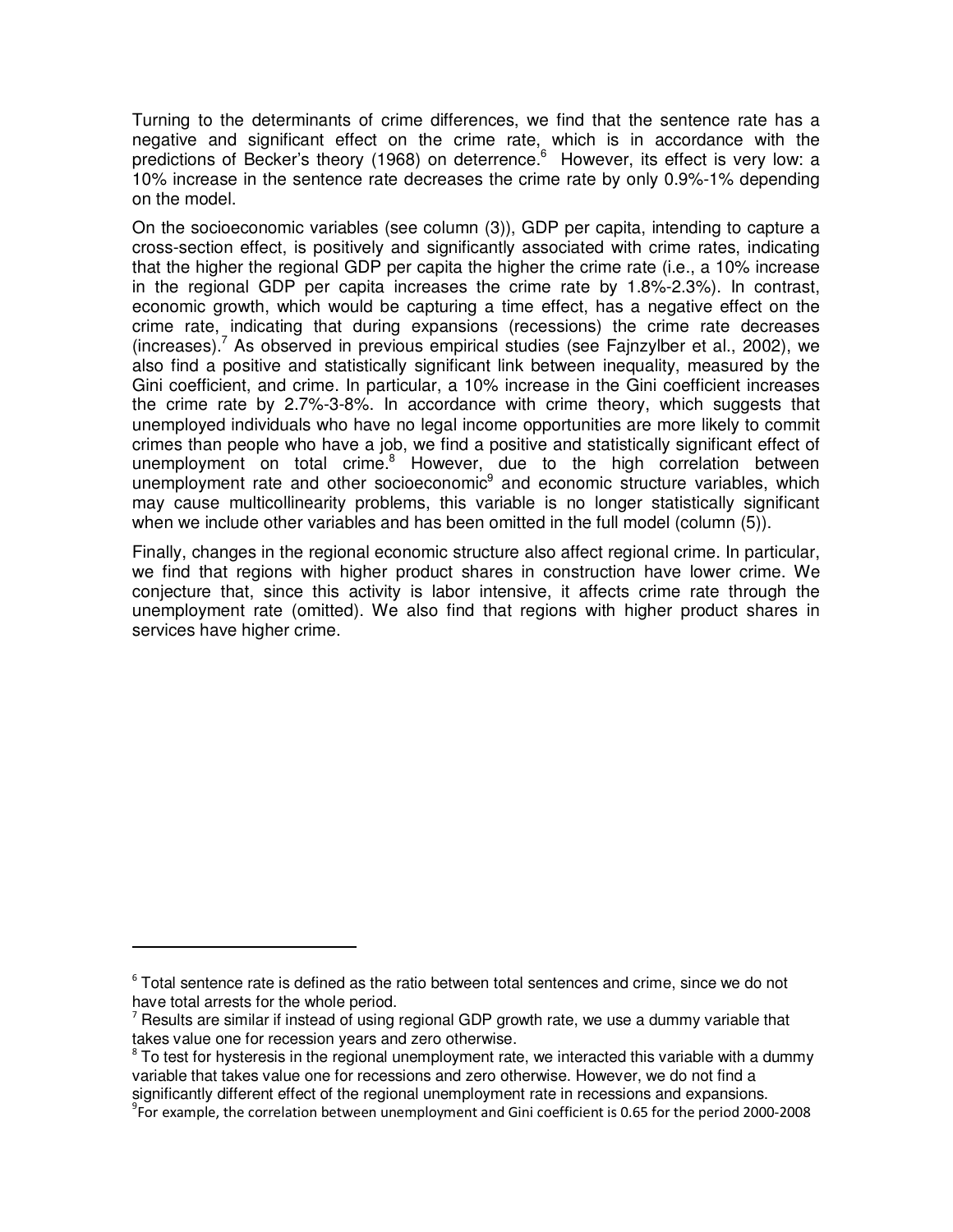| <b>Variables</b>                | (1)         | (2)         | (3)         | (4)          | (5)         |
|---------------------------------|-------------|-------------|-------------|--------------|-------------|
| Crime Rate <sub>t-1</sub> (log) | $0.893***$  | $0.791***$  | $0.811***$  | $0.716***$   | $0.729***$  |
|                                 | (0.000)     | (0.000)     | (0.000)     | (0.000)      | (0.000)     |
| Sentence Rate (log)             |             | $-0.098***$ | $-0.094***$ | $-0.088***$  | $-0.089***$ |
|                                 |             | (0.000)     | (0.000)     | (0.000)      | (0.000)     |
| GDP pc (log)                    |             |             | $0.229***$  |              | $0.175**$   |
|                                 |             |             | (0.000)     |              | (0.029)     |
| Gini coefficient (log)          |             |             | $0.380***$  |              | $0.270***$  |
|                                 |             |             | (0.002)     |              | (0.007)     |
| Unemploy. Rate (log)            |             |             | $0.0614***$ |              |             |
|                                 |             |             | (0.001)     |              |             |
| <b>GDP Growth</b>               |             |             | $-0.003**$  |              | $-0.0009$   |
|                                 |             |             | (0.034)     |              | (0.417)     |
| Construction (%)                |             |             |             | $-0.0258***$ | $-0.0234**$ |
|                                 |             |             |             | (0.004)      | (0.013)     |
| Services (%)                    |             |             |             | $0.0116***$  | 0.00970**   |
|                                 |             |             |             | (0.004)      | (0.012)     |
| Government (%)                  |             |             |             | $-0.0167*$   | $-0.00524$  |
|                                 |             |             |             | (0.058)      | (0.517)     |
| Mining (%)                      |             |             |             | 0.00731      | 0.00510     |
|                                 |             |             |             | (0.121)      | (0.178)     |
| Others (%)                      |             |             |             | $-0.00477$   | 0.00260     |
|                                 |             |             |             | (0.420)      | (0.665)     |
| Constant                        |             |             |             | 1.565***F    |             |
|                                 | $0.621***$  | 1.236***    | $-2.412***$ | 52           | $-1.226$    |
|                                 | (0.000)     | (0.000)     | (0.000)     | (0.000)      | (0.219)     |
| Observations                    | 668         | 667         | 407         | 380          | 367         |
| Number of groups                | 24          | 24          | 24          | 24           | 24          |
| Number instruments              | 400         | 578         | 417         | 387          | 372         |
| Wald test                       | 3974        | 2889        | 2608        | 4603         | 2987        |
| Sargan test                     | 500.41***   | 875.72***   | 548.83***   | 504.65***    | 436.59***   |
| m1                              | $-3.622***$ | $-3.396***$ | $-3.456***$ | $-3.641***$  | $-3.753***$ |
| m <sub>2</sub>                  | $-2.365**$  | $-2.275**$  | $-1.908*$   | $-2.115**$   | $-2.167**$  |

#### **Table 5 System GMM estimates. Total Crime (log)**

Note: Robust standard errors are reported in parentheses. \*, \*\*, \*\*\* means statistically significant at a 10%, 5% and 1% level.

#### **Property crime: total, robbery and theft**

Table 6 presents the results for property crimes, distinguishing by type of crime. The persistence of property crimes varies according to the type of crime. For all property crimes taken as a whole, a 10% increase in the crime rate in t-1 leads to a 7-8% increase in the crime rate in the next period. Persistence is similar for robberies, which comprises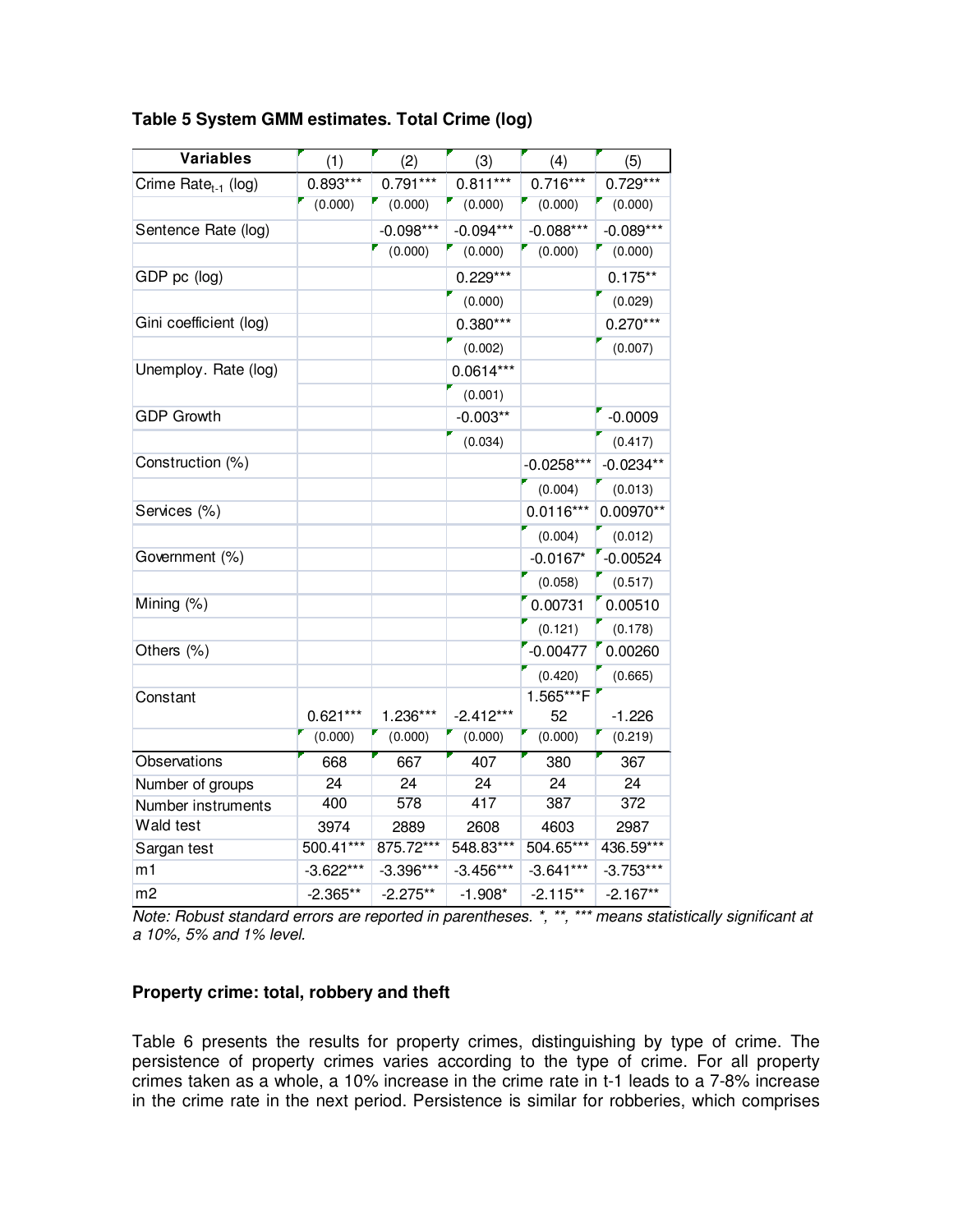more than 50% of all property crimes. In contrast, for theft persistence is much lower. Moreover, when we control for socioeconomic variables and, particularly, when we control for the regional productive structure, the lagged dependent variable for theft significantly decreases and even becomes non-statistically significant. This indicates that much of the persistence in the theft crime rate is due to the persistence in the regional socioeconomic conditions and economic structure. Theft needs less specialization than robberies and is typically the result of specific economic conditions. Criminals will continue committing theft as long as the economic conditions that originally motivate them to commit these crimes persist. Once these conditions change, they will probably abandon illegal activities.<sup>10</sup> In contrast, criminals involved in robberies will probably continue committing these crimes, even after economic conditions change, as they have already acquired the specific skills this type of crime requires. These findings are in line with the results obtained by Kelaher and Sarafidis (2011) who find that violent crimes show higher persistence than non-violent crimes.

The estimated effects of the arrest and sentence rates are negative and statistically significant for all types of property crimes. These results point to the relevance of both police and judicial performance in the deterrence of crime. By construction of the variables probability of arrest and sentence, we expect that the marginal deterrence effect of the probability of arrest is higher than that of the probability of sentence (see Kelaher and Sarafidis (2011)). Empirical results confirm that the effect of arrests is larger (in absolute value) than the effect of sentences. By type of property crime, the estimated effect of the arrest and sentence rate are larger (in absolute value) for theft than for robbery. This evidence supports the hypothesis that persons committing theft probably do it eventually in a non-professional way and hence are more likely to be deterred by the fear of being caught and condemned.

For all property crimes taken as a whole and robberies, the effect of the GDP per capita is positive and statistically significant. As explained above, this net effect is the result of two countervailing forces at place. On the one hand, a higher GDP per capita means more and more valuable assets and hence higher expected profits for criminals. On the other hand, a higher GDP per capita means lower needs and higher costs for criminals (i.e., the cost of losing what they have if they are arrested). For property crimes taken as a whole and robberies, the effect of GDP per capita that prevails is the first one. The magnitude of GDP net effect is similar than for total crime. Again, as for total crime, economic growth has a negative effect on property crimes and robberies. However, as expected, property crimes are more responsive to the cycle than total crimes.<sup>11</sup>

The unemployment rate is statistically significant only for all property crimes taken as a whole. Again, the non-significance of this variable for robberies may be the result of the high correlation between unemployment rate and other socioeconomic variables (i.e., the Gini coefficient), which intensifies in smaller samples (i.e., from 2000 to 2009), and by causing mulicolinearity problems, prevent us from identifying individual effects.

l

 $10$  We have also tested for asymmetric reaction of crime rate over time, meaning that increases are sharper but decreases are gradual. Mocan and Bali (2005) demonstrate that property crime reacts more (less) strongly to increases (decreases) in the unemployment rate, to decreases (increases) in per capita real GDP and to decreases (increases) in the police force. However we did not find a significant asymmetric reaction.

 $11$  Results are similar if instead of using regional GDP growth rate, we use a dummy variable that takes value one for recession years and zero otherwise.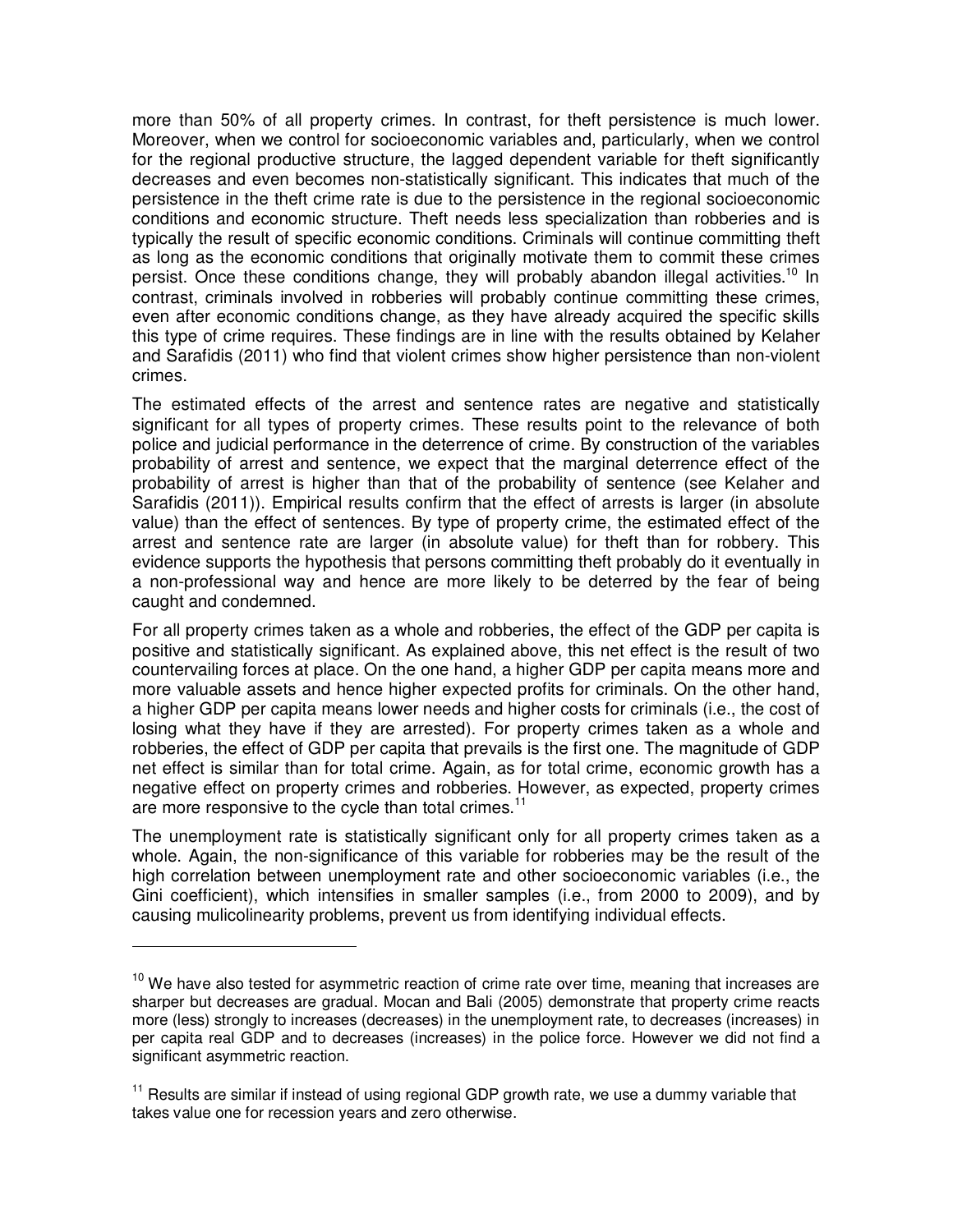In contrast, the Gini coefficient is positive and statistically significant for all types of property crimes. Moreover, the effect of the Gini coefficient on property crimes is larger than on total crimes, indicating that income inequality specially triggers property crimes.

Finally, we find that regions with higher product shares in services and mining have higher property crime rates. Again, as we pointed out before, the non-significance of the economic structure variables for robberies in column (5) may the result of the high correlation between them and the socioeconomic variables, which intensifies in smaller samples, and by causing mulicolinearity problems, preventing us from identifying individual effects.

We suspect multicolinearity is also responsible for the lack of jointly identification in theft's estimations, where none of the socioeconomic or regional productive structure variables are significant (except for the Gini coefficient). Proof of that is the fact that, when included one at a time, socioeconomic variables have the expected sign and are statistically significant.<sup>12</sup>

l

 $12$  Results are available from authors upon request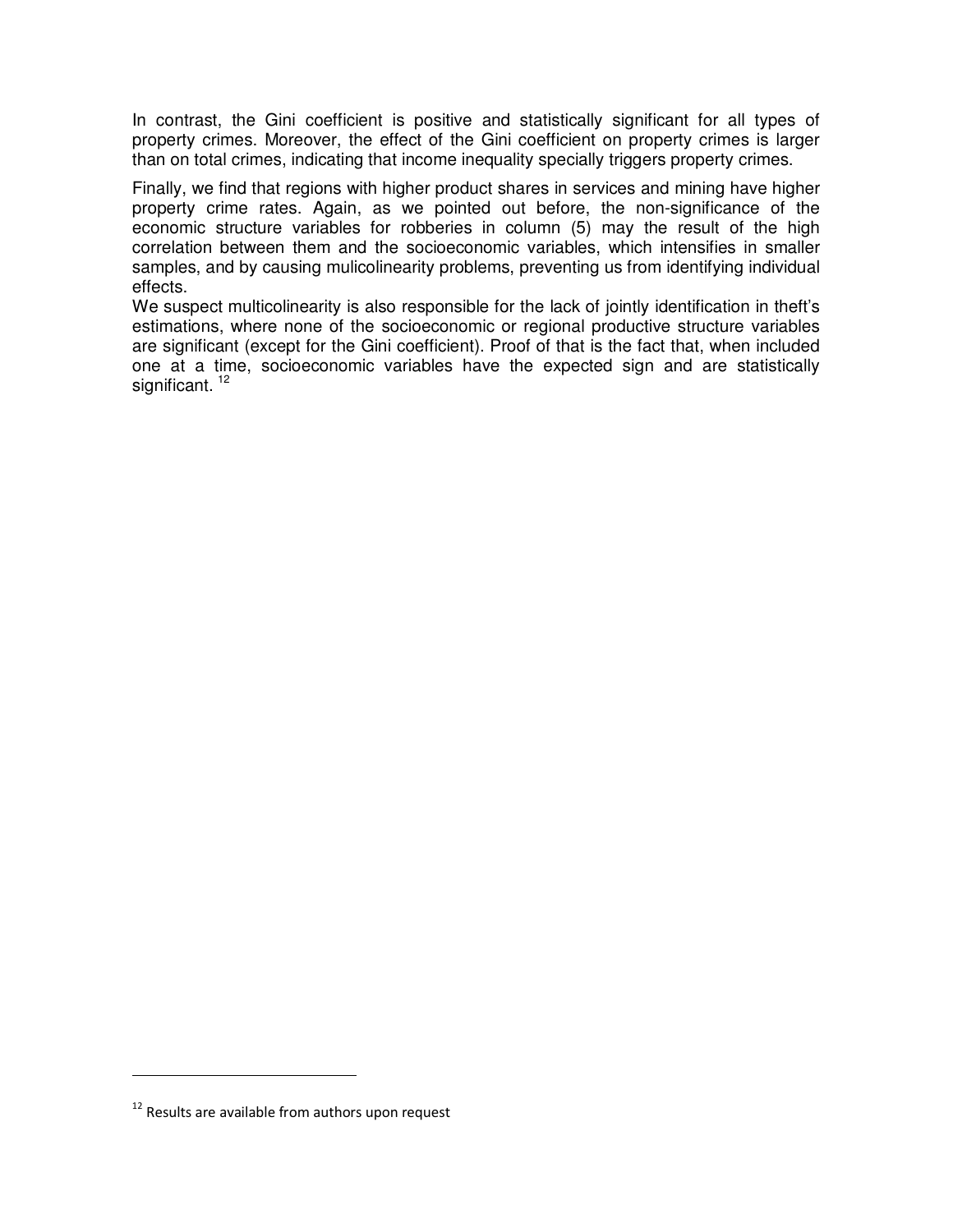| Variables                       |             |             | All         |             |             |            |             | Robberies   |             |             |           |             | <b>Theft</b> |             |             |
|---------------------------------|-------------|-------------|-------------|-------------|-------------|------------|-------------|-------------|-------------|-------------|-----------|-------------|--------------|-------------|-------------|
|                                 | (1)         | (2)         | (3)         | (4)         | (5)         | (1)        | (2)         | (3)         | (4)         | (5)         | (1)       | (2)         | (3)          | (4)         | (5)         |
| Crime Rate <sub>t-1</sub> (log) | $0.709***$  | $0.805***$  | $0.771***$  | $0.681***$  | 0.695***    | 0.706***   | $0.754***$  | $0.727***$  | $0.574***$  | $0.665***$  | $0.368**$ | $0.443**$   | $0.366*$     | $0.306*$    | 0.281       |
|                                 | (0.000)     | (0.000)     | (0.000)     | (0.000)     | (0.000)     | (0.000)    | (0.000)     | (0.000)     | (0.000)     | (0.000)     | (0.028)   | (0.014)     | (0.096)      | (0.062)     | (0.101)     |
| Arrest Rate (log)               |             | $-0.235***$ | $-0.175***$ | $-0.188***$ | $-0.174***$ |            | $-0.199***$ | $-0.121***$ | $-0.205***$ | $-0.153***$ |           | $-0.539**$  | $-0.525**$   | $-0.601**$  | $-0.612**$  |
|                                 |             | (0.000)     | (0.000)     | (0.000)     | (0.000)     |            | (0.001)     | (0.000)     | (0.000)     | (0.000)     |           | (0.021)     | (0.035)      | (0.019)     | (0.012)     |
| Sentence Rate (log)             |             | $-0.115***$ | $-0.106***$ | $-0.113***$ | $-0.111***$ |            | $-0.120***$ | $-0.078***$ | $-0.091***$ | $-0.084***$ |           | $-0.192***$ | $-0.150**$   | $-0.159***$ | $-0.162***$ |
|                                 |             | (0.000)     | (0.000)     | (0.000)     | (0.000)     |            | (0.003)     | (0.000)     | (0.001)     | (0.000)     |           | (0.001)     | (0.016)      | (0.002)     | (0.001)     |
| GDP pc (log)                    |             |             | $0.216***$  |             | $0.175***$  |            |             | $0.248***$  |             | $0.245***$  |           |             | $-0.207$     |             | 0.205       |
|                                 |             |             | (0.000)     |             | (0.008)     |            |             | (0.001)     |             | (0.000)     |           |             | (0.440)      |             | (0.477)     |
| Gini coefficient (log)          |             |             | $0.423**$   |             | $0.606***$  |            |             | $0.442**$   |             | $0.440***$  |           |             | 0.566        |             | $0.570*$    |
|                                 |             |             | (0.027)     |             | (0.003)     |            |             | (0.032)     |             | (0.004)     |           |             | (0.216)      |             | (0.096)     |
| Unemploy Rate (log)             |             |             | $0.059***$  |             |             |            |             | 0.054       |             |             |           |             | 0.012        |             |             |
|                                 |             |             | (0.003)     |             |             |            |             | (0.131)     |             |             |           |             | (0.897)      |             |             |
| GDP Grow th                     |             |             | $-0.007***$ |             | $-0.004**$  |            |             | $-0.011***$ |             | $-0.009***$ |           |             | $-0.004$     |             | $-0.004$    |
|                                 |             |             | (0.000)     |             | (0.012)     |            |             | (0.000)     |             | (0.000)     |           |             | (0.589)      |             | (0.582)     |
| Construction (%)                |             |             |             | $-0.0303**$ | $-0.0135$   |            |             |             | $-0.037***$ | $-0.011$    |           |             |              | $-0.012$    | 0.003       |
|                                 |             |             |             | (0.011)     | (0.161)     |            |             |             | (0.000)     | (0.327)     |           |             |              | (0.520)     | (0.897)     |
| Services (%)                    |             |             |             | $0.0134**$  | $0.0105*$   |            |             |             | $0.020*$    | 0.010       |           |             |              | $-0.006$    | $-0.023$    |
|                                 |             |             |             | (0.048)     | (0.053)     |            |             |             | (0.050)     | (0.125)     |           |             |              | (0.786)     | (0.482)     |
| Government (%)                  |             |             |             | $-0.0107$   | 0.001       |            |             |             | $-0.032**$  | $-0.002$    |           |             |              | 0.080       | 0.111       |
|                                 |             |             |             | (0.425)     | (0.939)     |            |             |             | (0.014)     | (0.875)     |           |             |              | (0.137)     | (0.140)     |
| Mining (%)                      |             |             |             | $0.013*$    | $0.010*$    |            |             |             | $0.015***$  | 0.006       |           |             |              | $0.026***$  | 0.018       |
|                                 |             |             |             | (0.056)     | (0.061)     |            |             |             | (0.009)     | (0.214)     |           |             |              | (0.009)     | (0.166)     |
| Others (%)                      |             |             |             | $-0.008$    | $-0.001$    |            |             |             | $-0.001$    | 0.006       |           |             |              | 0.020       | 0.025       |
|                                 |             |             |             | (0.389)     | (0.877)     |            |             |             | (0.874)     | (0.360)     |           |             |              | (0.258)     | (0.119)     |
| Constant                        | 1.530***    | 1.964***    | $-1.634*$   | 2.282***    | $-1.839*$   | 1.328***   | 1.955***    | $-2.151**$  | 2.258***    | $-2.150**$  | 2.852***  | 4.281***    | 4.176        | 4.191***    | 0.725       |
|                                 | (0.000)     | (0.000)     | (0.000)     | (0.000)     | (0.095)     | (0.000)    | (0.000)     | (0.041)     | (0.000)     | (0.038)     | (0.000)   | (0.005)     | (0.218)      | (0.008)     | (0.807)     |
| Observations                    | 360         | 291         | 269         | 267         | 258         | 192        | 171         | 165         | 171         | 167         | 192       | 164         | 158          | 164         | 160         |
| Number of groups                | 24          | 24          | 24          | 24          | 24          | 24         | 22          | 22          | 22          | 22          | 24        | 22          | 22           | 22          | 22          |
| Number inst                     | 121         | 226         | 223         | 224         | 222         | 36         | 108         | 112         | 113         | 116         | 36        | 107         | 111          | 112         | 115         |
| Wald test***                    | 195.1       | 461.0       | 1047        | 1711        | 2146        | 69.01      | 250.9       | 637.0       | 539.7       | 840.2       | 4.862     | 179.4       | 292.6        | 678.1       | 761.6       |
| Sargan test                     | 267.66***   | 320.30***   | 257.06**    | 273.43***   | 225.85      | 190.86***  | 192.36***   | 118.05      | 172.32***   | 118.36      | 115.19*** | 287.48***   | 280.94***    | 278.1***    | 258.63***   |
| m1                              | $-3.317***$ | $-3.024***$ | $-2.743***$ | $-3.010***$ | $-2.926***$ | $-2.164**$ | $-2.721***$ | $-2.527**$  | $-2.140**$  | $-2.354**$  | $-1.635*$ | $-2.675***$ | $-2.245**$   | $-2.369**$  | $-2.569***$ |
| m <sub>2</sub>                  | $-0.875$    | $-0.632$    | $-1.479$    | $-0.927$    | $-1.289$    | 0.561      | 0.0891      | $-0.235$    | 0.194       | $-0.136$    | 0.501     | 0.585       | $-0.0646$    | 0.216       | $-0.331$    |

#### **Table 6 System GMM estimates. Property, robberies and theft crimes (log)**

*Note: Robust standard errors are reported in parentheses. \*, \*\*, \*\*\* means statistically significant at a 10%, 5% and 1% level.*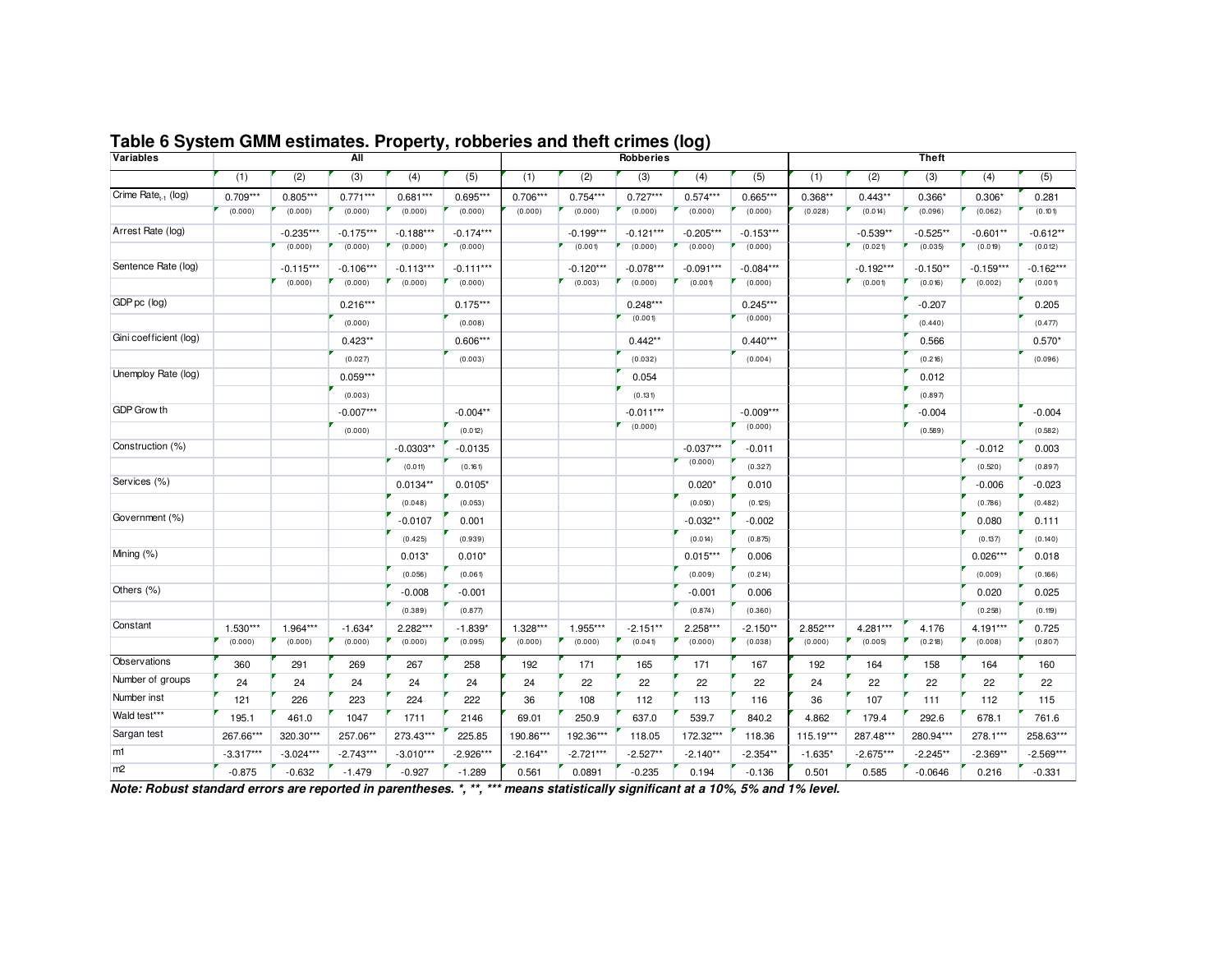#### **Crimes against persons: total and murders**

Table 7 presents the results for all crimes against persons and murders.

The dependent variable lagged once is typically positive and statistically significant for both, crimes against persons and murders, except murders when no additional regressors are included in the model. Moreover, the persistence is much higher for all crimes against persons than for murders. However, the persistence of the crimes against persons decreases from 0.96 (column (1)) to 0.56 (column (5)) as additional controls are included in the model

The sentence rate has a negative and significant effect on both crimes groups. Arrest rate has also a negative and significant effect on murders.

The GDP per capita coefficient is positive for crimes against persons, although not always statistically significant, indicating that the number of crimes against persons increases with income, possibly because these crimes comprise traffic offences, whose participation has increased with the increase in the vehicle fleet, which, in turn, has been higher in regions with higher GDP per capita. In contrast, the GDP per capita coefficient is negative for murders, although not always statistically significant,. GDP growth has a significant effect on crimes against persons, but not on murders. Similarly, neither the unemployment rate nor the Gini coefficients are statistically significant in the explanation of crimes against persons or murders.

Finally, we find that regions with higher product shares in government, which are the regions with lower GDP per capita, have lower rates of crimes against persons. Once we control for GDP per capita, the product share in government is no longer significant. In contrast, the product share in government is statistically significant for murders even after controlling for GDP per capita, probably via employment effect.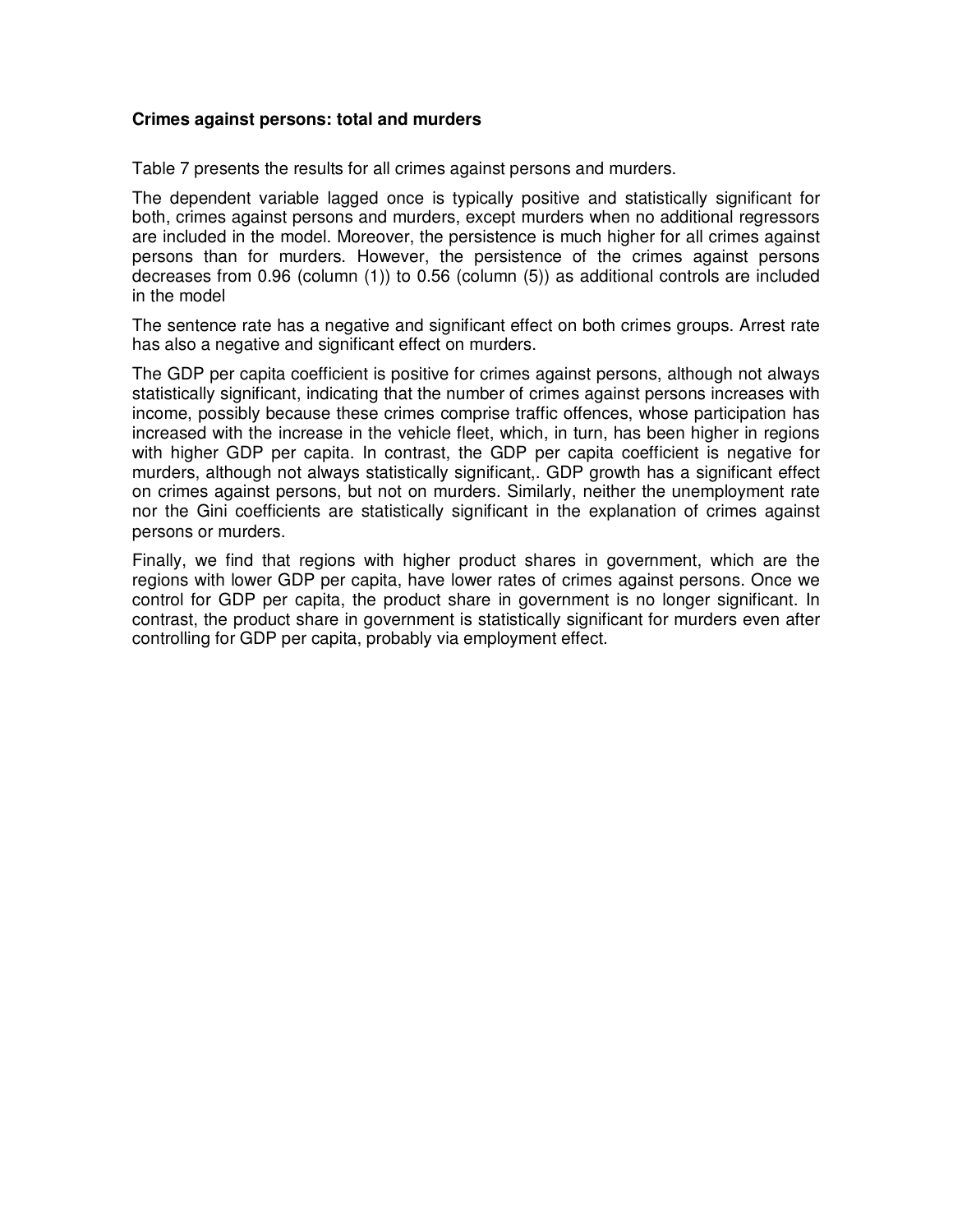| <b>Variables</b>        |             |             | Crimes against persons |             |             |             | <b>Murders</b> |             |             |             |
|-------------------------|-------------|-------------|------------------------|-------------|-------------|-------------|----------------|-------------|-------------|-------------|
|                         | (1)         | (2)         | (3)                    | (4)         | (5)         | (6)         | (7)            | (8)         | (9)         | (10)        |
| CrimeRatet-1 (log)      | $0.955***$  | $0.843***$  | $0.677***$             | $0.618***$  | $0.560***$  | 0.239       | $0.503***$     | $0.458***$  | $0.436***$  | $0.390***$  |
|                         | (0.000)     | (0.000)     | (0.000)                | (0.000)     | (0.000)     | (0.109)     | (0.000)        | (0.000)     | (0.000)     | (0.000)     |
| Arrest Rate (log)       |             |             |                        |             |             |             | $-0.451***$    | $-0.468***$ | $-0.485***$ | $-0.494***$ |
|                         |             |             |                        |             |             |             | (0.000)        | (0.000)     | (0.000)     | (0.000)     |
| Sentence Rate (log)     |             | $-0.052**$  | $-0.053**$             | $-0.051**$  | $-0.061**$  |             | $-0.375***$    | $-0.369***$ | $-0.364***$ | $-0.371***$ |
|                         |             | (0.019)     | (0.014)                | (0.031)     | (0.021)     |             | (0.000)        | (0.000)     | (0.000)     | (0.000)     |
| GDP pc (log)            |             |             | $0.272**$              |             | 0.210       |             |                | $-0.194$    |             | $-0.781**$  |
|                         |             |             | (0.050)                |             | (0.236)     |             |                | (0.385)     |             | (0.043)     |
| Gini coefficient (log)  |             |             | 0.214                  |             | 0.059       |             |                | 0.096       |             | $-0.661$    |
|                         |             |             | (0.347)                |             | (0.782)     |             |                | (0.866)     |             | (0.197)     |
| Unemployment Rate (log) |             |             | 0.041                  |             |             |             |                | 0.034       |             |             |
|                         |             |             | (0.447)                |             |             |             |                | (0.722)     |             |             |
| <b>GDP Growth</b>       |             |             | $0.003*$               |             | $0.005**$   |             |                | 0.002       |             | 0.004       |
|                         |             |             | (0.094)                |             | (0.039)     |             |                | (0.715)     |             | (0.567)     |
| Construction (%)        |             |             |                        | $-0.011$    | $-0.027**$  |             |                |             | $-0.014$    | $-0.027$    |
|                         |             |             |                        | (0.227)     | (0.031)     |             |                |             | (0.500)     | (0.464)     |
| Services (%)            |             |             |                        | 0.0003      | 0.011       |             |                |             | 0.018       | 0.021       |
|                         |             |             |                        | (0.970)     | (0.481)     |             |                |             | (0.323)     | (0.411)     |
| Government (%)          |             |             |                        | $-0.049**$  | $-0.031$    |             |                |             | $-0.013$    | $-0.094**$  |
|                         |             |             |                        | (0.0289)    | (0.214)     |             |                |             | (0.681)     | (0.0486)    |
| Mining (%)              |             |             |                        | 0.004       | 0.008       |             |                |             | 0.011       | 0.016       |
|                         |             |             |                        | (0.588)     | (0.238)     |             |                |             | (0.412)     | (0.378)     |
| Others (%)              |             |             |                        | $-0.010$    | $-0.006$    |             |                |             | 0.016       | 0.003       |
|                         |             |             |                        | (0.413)     | (0.700)     |             |                |             | (0.248)     | (0.877)     |
| Constant                | 0.215       | $0.702**$   | $-1.871$               | 2.253**     | $-0.135$    | $-0.619***$ | $3.201***$     | 4.432       | $2.255*$    | 12.32***    |
|                         | (0.474)     | (0.026)     | (0.109)                | (0.016)     | (0.939)     | (0.000)     | (0.000)        | (0.266)     | (0.051)     | (0.002)     |
| Observations            | 176         | 174         | 168                    | 174         | 170         | 168         | 151            | 147         | 151         | 147         |
| Number groups           | 22          | 22          | 22                     | 22          | 22          | 21          | 20             | 20          | 20          | 20          |
| Number ins              | 36          | 80          | 84                     | 85          | 88          | 36          | 118            | 122         | 123         | 126         |
| Wald test               | 164.7       | 211.7       | 138.5                  | 314.4       | 149.6       | 2.570       | 91.91          | 124.6       | 399.1       | 406.7       |
| Sargan test             | 39.05       | 138.70***   | 126.94***              | 127.51***   | 118.60      | 72.04***    | 157.90***      | 153.46***   | 159:78***   | 150.25**    |
| m1                      | $-3.387***$ | $-3.498***$ | $-3.153***$            | $-3.531***$ | $-3.102***$ | $-2.909***$ | $-2.178**$     | $-2.147**$  | $-2.270**$  | $-2.363**$  |
| m2                      | 0.773       | 0.750       | 1.036                  | 0.752       | 1.441       | 1.196       | 1.576          | 1.542       | $1.672*$    | 1.676*      |

### **Table 7 System GMM Estimates. Crimes against persons and murders (log)**

Note: Robust standard errors are reported in parentheses. \*, \*\*, \*\*\* means statistically significant at a 10%, 5% and 1% level.

## **Conclusions**

This paper aimed at studying the persistence of Argentinean regional crime rate and its typologies in the period 1980-2008, although time coverage depends on the type of crime. Our goal was to identify the sources of crime persistence: the equilibrium levels of crime and the response to shocks over time.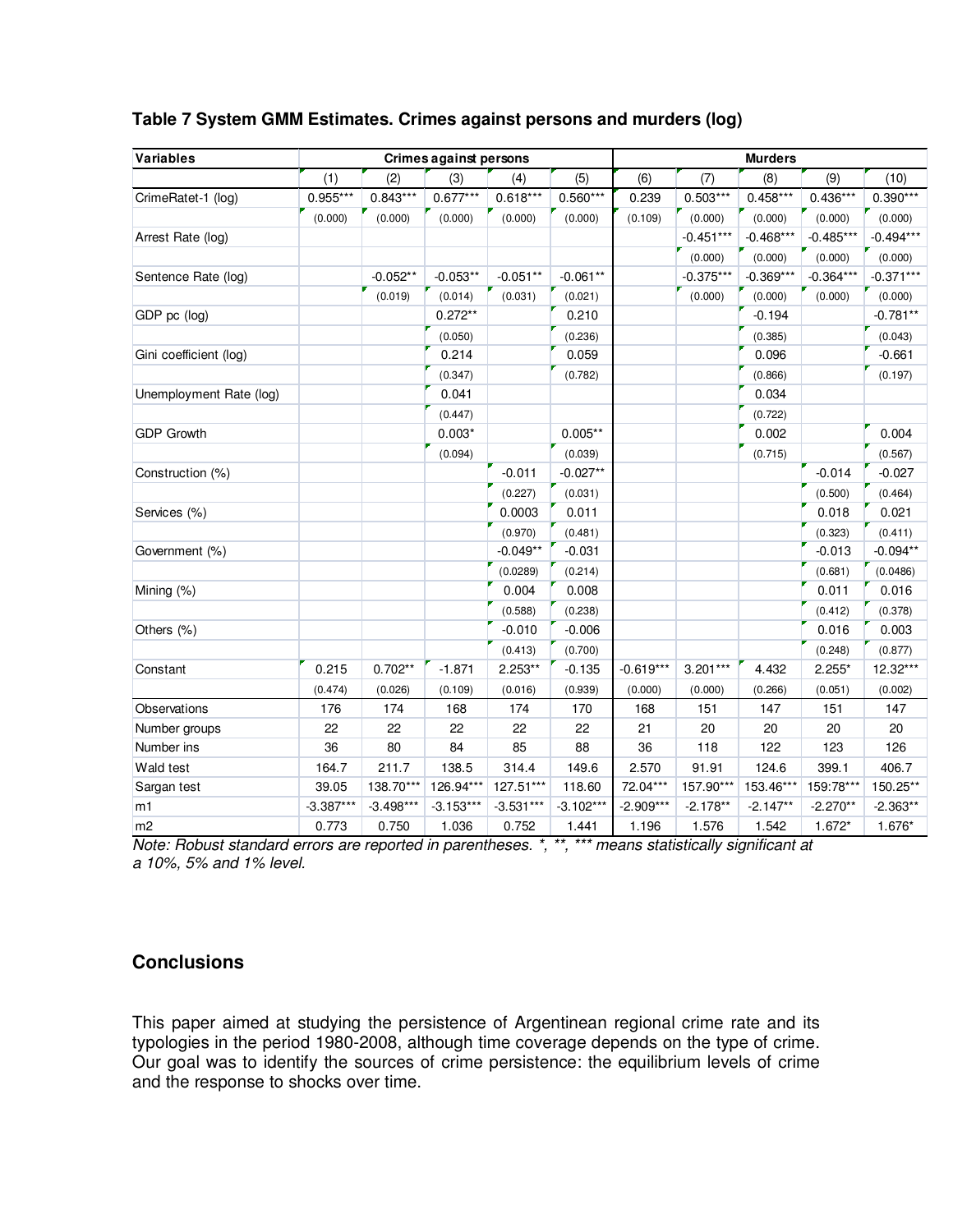The descriptive analysis shows that Argentina presents high persistence in its regional crime structure, both for total crime rate and for different types of crime. In all cases, there is a clear association between the relative crime situation at the beginning of the 1980s and that at the mid-2000s. In addition, the provinces crime rankings changed relatively more in the early 1980s than in the 1990s and 2000s.

We then estimated a dynamic panel data model using the GMM estimator proposed by Arellano and Bover (1995), which allows us to distinguish between the two sources of persistence explained above. The model includes a lagged dependent variable and a set of explanatory variables related to the standard theoretical model of crime, which focuses on two main issues: (i) the deterrence effect, related to the probability of being arrested and being condemned, and (ii) the social and macroeconomic effects, measured by variables such as income per capita, GDP productive structure, income growth, income inequality and unemployment rate.

We find that the parameter of the lagged dependent variable, which measures the degree of persistence of the shocks in time, is typically positive and significant. If no other controls are included in the model, we find that a 10% increase in the total crime rate in t-1 increases the crime rate in the next period by 9%. After conditioning on the set of explanatory variables we continue to find a relatively high autocorrelation coefficient in the regional total crime series. After a year, between 70% and 80% of a regional shock to crime will still be affecting regional total crime. Two years later, only 40%- 50% of the effect of the shock on regional total crime will have disappeared. For all property crimes, robberies and crimes against persons, persistence is similar to total crime. For theft, persistence is much lower and even becomes non-statistically significant when we control for socio-economic variables. This indicates that much of the persistence in theft is due to the persistence in the socioeconomic variables.

As expected, we find that the arrest and sentence rates have a negative and statistically significant effect on the crime rate, which points to the relevance of both police and judicial performance in the deterrence of crime.

On the economic variables, the effect of GDP per capita on crime is undetermined: it is positive and significant for all crimes, property crimes, robberies, and crimes against persons, and negative for murders. Similarly, economic growth has a negative and significant effect on total crime and all types of property crimes (except for theft for which it is not significant), and a positive and significant effect on crimes against persons.

We find a positive and significant relationship between inequality, measured by the Gini coefficient, and total crime, property crimes, robberies and theft. However, we only find a statistically significant effect of unemployment on total crime and property crimes. We suspect multicolinearity is responsible for the lack of jointly identification of these two variables in theft's estimations. Proof of that is the fact that, when included one at a time, these variables have the expected sign and are statistically significant.

Finally, we find that regions with higher construction and government product shares have lower crime. We conjecture that, since these activities are labor intensive, they affect crime rate through unemployment rate, and also through GDP, given that regions with higher product shares in construction and government are those with lower GDP per capita.

In sum, we found high persistence in regional crime rates over time, for both total crime and different types of crime. This persistence is only partially explained by the persistence of institutional or socio-economic variables. After controlling for institutional and socio-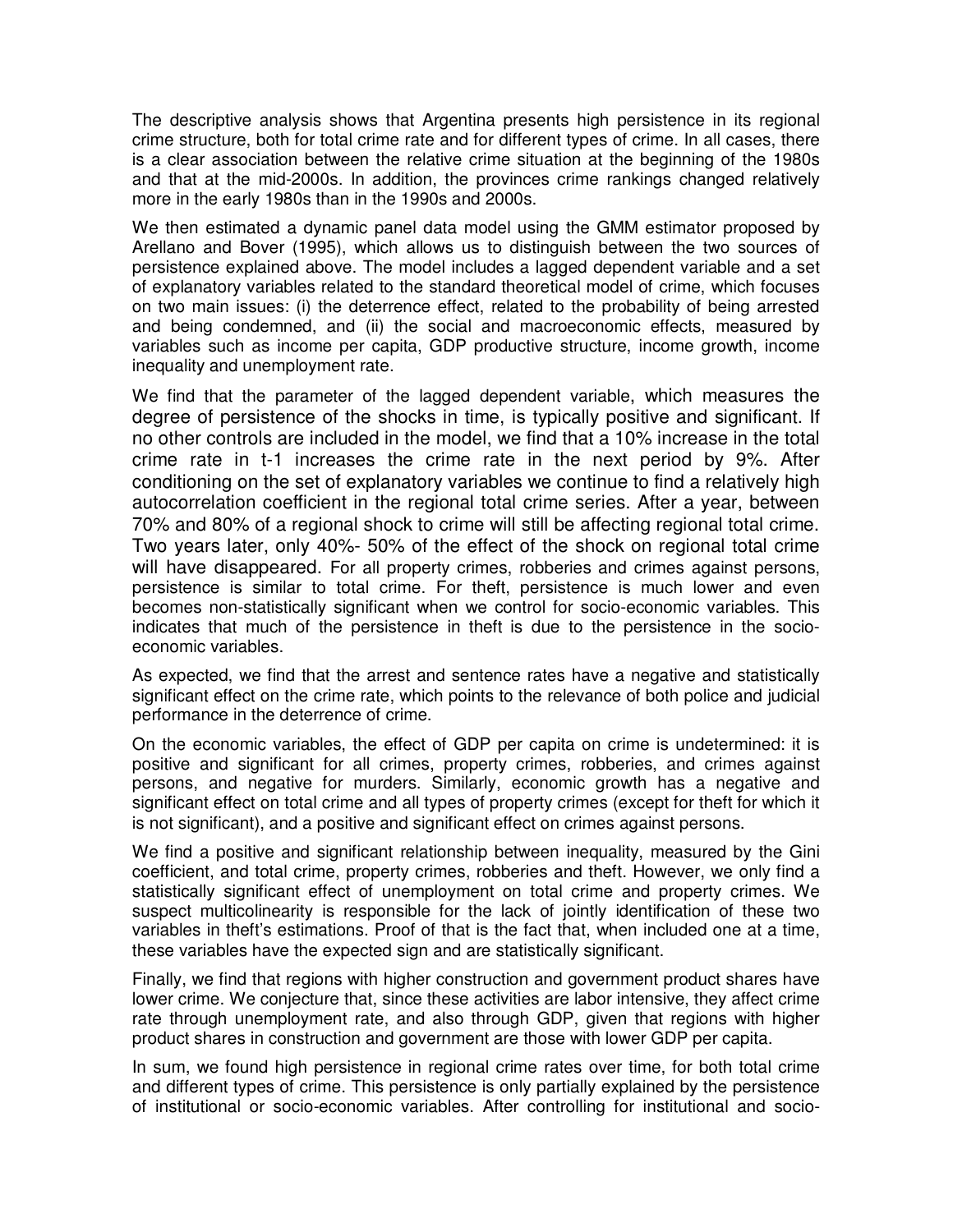economic variables, crime at the regional level continues to present a very high persistence to idiosyncratic shocks. These results suggest that policies to deter criminal activities should include preventing individuals from entering into the illegal sector because once they do so; they may have no incentives to abandon it. A possible explanation for this comes from the accumulation of illegal human capital and the depreciation of legal human capital during the time spent in the illegal sector. In this case, prevention would imply encouraging investment in legal human capital via education either by promoting a sufficiently high rate of return to legal human capital, or by lowering the costs of such investment.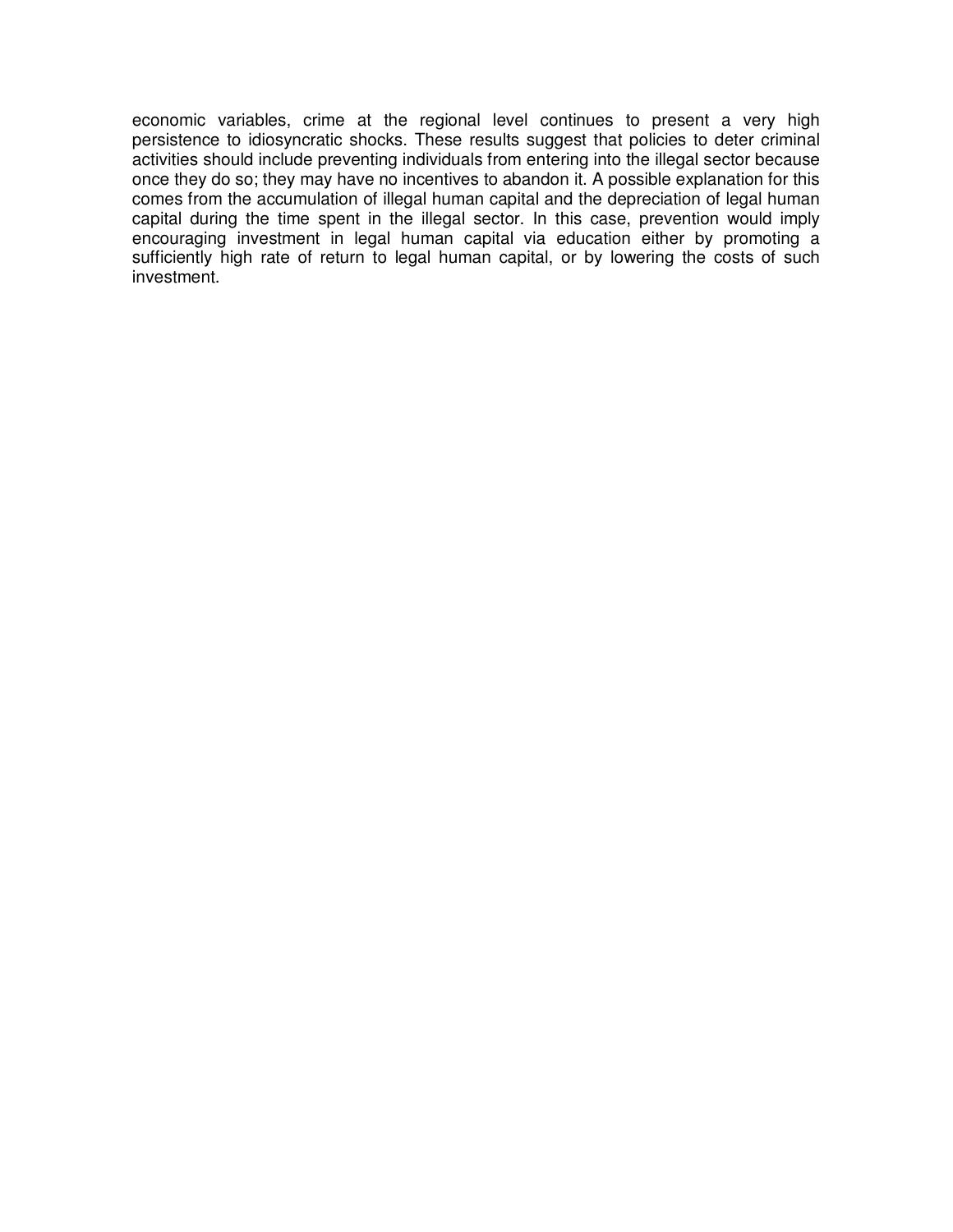#### **VI. References**

**Arvanites TM, Defina RH** (2006) Business cycles and street crime. Criminology 44:139–164006

**Aasness, J., Eide, E., Skjerpen**, T. (1994).Criminometrics, latent variables, panel data and different types of crime. Discussion Paper No. 124, Statistics Norway, Norway.

**Arellano, M., Bover, O.** (1995).Another look at the instrumental variable estimation of the error components model.Journal of Applied Econometrics 68, 29.51.

**Baltagi B.** (2006). Estimating an economic model of crime using panel data from North Carolina.Journal of Applied Econometrics 21: 543-7.

**Becker, G**. (1968). Crime and punishment: An economic approach. Journal of Political Economy 76, 1169–1271.

**Blundell and R. Blond**, S. (1998). Initial conditions and moment restrictions in dynamic panel data models, Journal of Econometrics**87** (1998), 115–143.

**Bond, S.** (2002) Dynamic panel data models: a guide to micro data methods and practice, Portuguese Economic Journal**1**, 141–162.

**Brush, J**. (2007). Does income inequality leads to more crime. Economics Letters 96: 264-268

**Buonanno, PandMontolio**, D. (2008). Identifying the socio-economic and demographic determinants of crime across Spanish provinces. International Review of Law and Economics, vol. 28(2), pages 89-97,

**Buonanno, P. and Leonida.L.** (2005).Criminal activity and Education.Evidence from Italian regions. Mimeo

**Cantor D and Land K** (1985) Unemployment and crime rates in the post World War II United States: a theoretical and empirical analysis. Am SociolRev 50:317–332

**Cerro, A.M., and Meloni**, O. (1999a) Análisis Económico de las Políticas de Prevención y Represión del Delito en la Argentina. Libro publicado por la Fundación ARCOR. Premio Fulvio S. Pagani 1999. ISBN 987-9094-75-1.

**Cerro, A.M. and Meloni,** O. (1999b) Desempleo, Distribución del Ingreso y Delincuencia en la Argentina. Publicado en los Anales de la XXXIV Reunión de la Asociación Argentina de Economía Política, Rosario, Noviembre. ISBN 950 9836-06-0.Sitio Web: www.aaep.org.ar

**Cerro, A. M. and Meloni, O.** (1999c) Unemployment, Income Distribution, and Crime Rate in Argentina.Trabajo presentado en la ConferenceonEconomicDevelopment, Technology and Human Resources organizada por la Universidad de Chile y la Universidad Nacional de Tucumán, Tafí del Valle, Tucumán. Diciembre.

**Cerro, A.M.andMeloni, O.**(2000)Determinants of theCrimeRate in Argentina duringthe 90's.Estudios de Economía, Universidad de Chile, Vol. 27 Nº 1. Diciembre.

**Cerro, A.M. and Rodríguez Andrés**, A. (2010) The Effect of Crime on Unemployment in Argentina: An ARDL approach, Anales XLV Reunión Annual AAEP.Sitio web: www.aaep.org.ar

**Cerro Ana and Antonio Rodríguez** (2011) Crime in theArgentineProvinces. A Panel Study 1980- 2007), Publicado en los Anales de la XLVI Reunión de la Asociación Argentina de Economía Política, Mar del Plata, Noviembre. ISBN 950 9836-06-0.Sitio Web: www.aaep.org.ar

**Choe J.** (2008) Income, Inequality and Crime in the United States. Economics Letters, Vol. 101, pp. 31-33, 2008

**Cohen, J., and Tita**, G. (1999). Diffusion in homicide: Exploring a general method for detecting spatial diffusion processes. Journal of Quantitative Criminology 15: 491-453.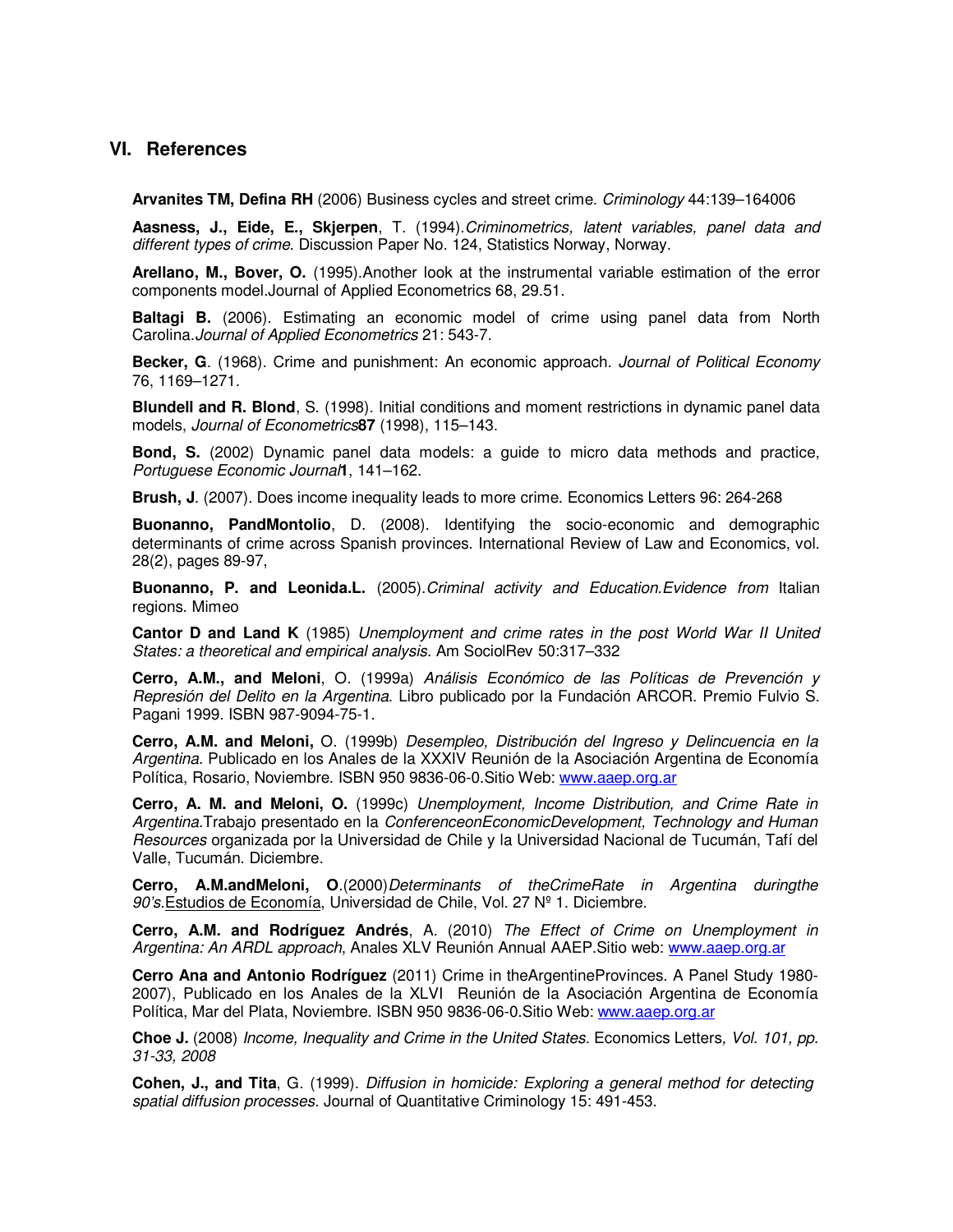**Cook PJ and Zarkin GA** (1985) Crime and the business cycle.Journal of Legal Studies 14:115– 128

**Cornwell C., Trumbull W.,** (1994). Estimating the economic model of crime with panel data. Review of Economics and Statistics 76: 360-6.

**Dean Ch, R. Brame and A. Piquero** (1996), Criminal Propensities, Discrete Groups Of Offenders, And Persistence In Crime, Criminology Volume 34, Issue 4, pages 547–574, November 1996

**Detotto C and Edoardo Otranto** (2011) Cycles in Crime and Economy: Leading, Lagging and Coincident Behaviors, Journal of Quant Criminol DOI 10.1007/s10940-011-9139-5

**Di Tella R., Sebastian Edwards, and Ernesto Schargrodsky** (2010),The Economics of Crime Lessons For and From Latin America, Chicago University Press

**Di Tella, R and Schargrodsky**, E. (2004) Do Police Reduce Crime? Estimates Using the Allocation of Police Forces After a Terrorist Attack, American Economic Review, vol 94(1), pages 115-133, March.

**Dills, Miron and Summers** (2008) What Do Economics Know About Crime?, NBER, WP Nº 13759, January 2008

**Don Weatherburn Don and B. Lind** (2004), Delinquent Prone communities, Cambridge University Press (2004)

**Edmark, K. (**2005). Unemployment and crime: Is there a connection?. Scandinavian Journal of Economics 107: 353-373

**Ehrlich,** I (1973) Participation in Illegitimate Activities: A Theoretical and Empirical Investigation. Journal of Political Economy, Vol. 81, Number 3.

**Fajnzylber,P and Lederman**, D., and Loayza, N. (2002). Inequality and Violent Crime, Journal of Law and Economics, vol. XLV, 1-40.

**Freeman, R.B.** (1994). Crime and the Job Market, in Wilson, J. Q.and J. Petersilia (Eds.), Crime. San Francisco: ICS Press.

**Galiani S., C Lamarche, A Porto and W Sosa Escudero** (2005), Persistence and Regional Disparities in Unemployment (Argentina 1980-1997), Regional Science and Urban Economics 35 (2005) 375-394

**Gasparini L.,MMarchionni** and W. Sosa Escudero (2000) La distribución del ingreso en la Argentina y en la Provincia de Buenos Aires in Cuadernos de Economía Nº 49, Ministerio de Economía d ela Provincia de Buenos Aires, Marzo 2000

**IELDE**http://www.economicas.unsa.edu.ar/ielde/esp/indicadores.php

**Garcette**, N., (2004). Property crime as a redistributive tool: The case of Argentina. Econometric Society 2004.Latin American Meetings 197.

**Garside Richard** (2004) Crime, persistent offenders and the justice gap, http://www.crimeandjustice.org.uk/opus283/DP1Oct04.pdf ).

Gaviria, A. (2000). Increasing returns and the evolution of violent crime. Journal of Development Economics, 61, 1-25.

**Glaeser, E**. (1999). An overview of crime and punishment.Mimeo.University of Harvard.

**Grogger, J**. (1998). Market wages and youth crime.Journal of Labor Economics 16: 756-791.

**Imhoroglu,A, Merlo, A. and P. Rupert,** (2006).Understanding the determinants of crime. Working Paper.Federal Reserve Bank, Cleveland.

**Imrohoroglu, A., Merlo, A. and P. Rupert** (2001). What Accounts for the Decline in Crime?, Federal Reserve Bank of Cleveland, wp 0008.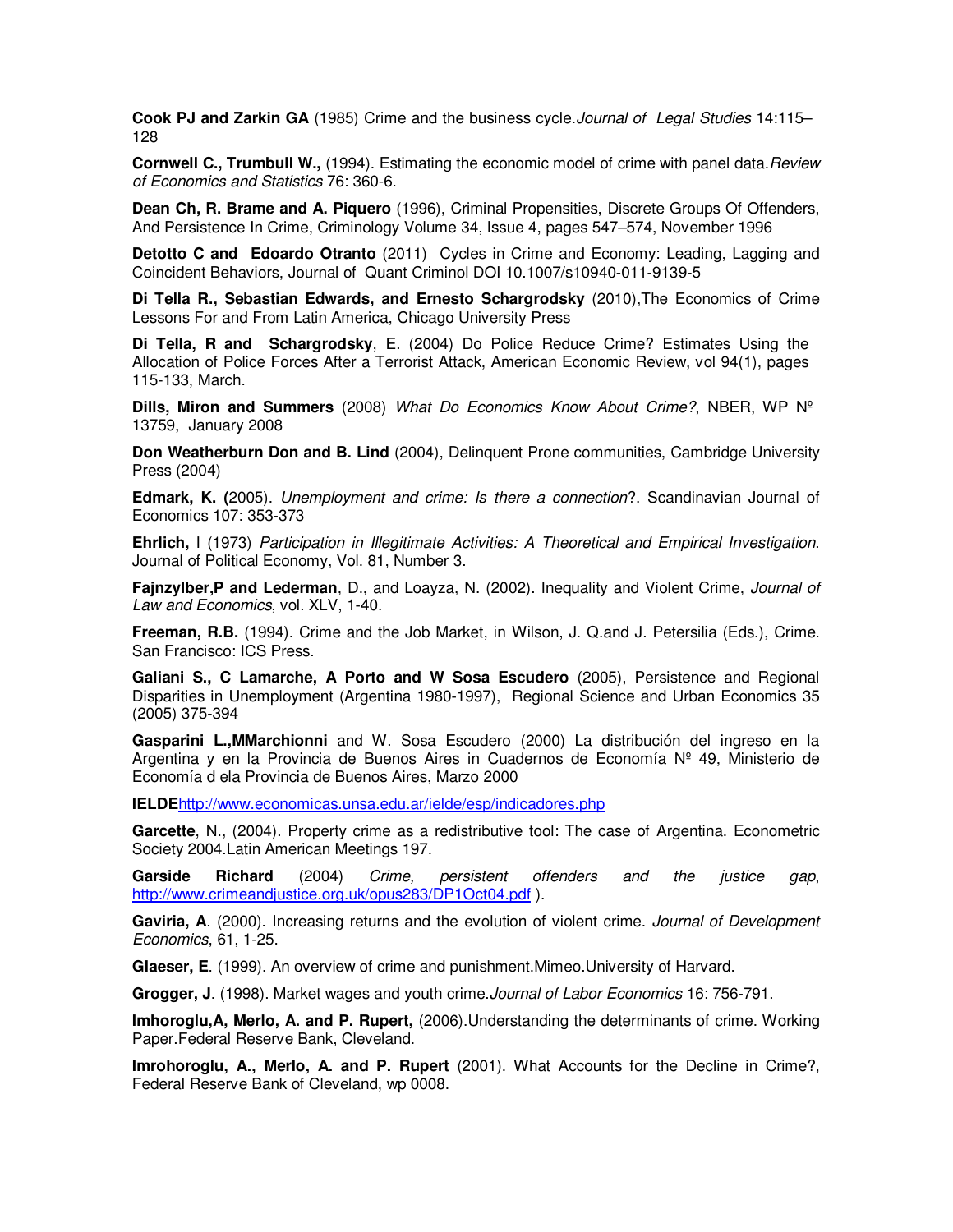**Joanne M Doyle, Ehsan Ahmed and Robert N Horn** (1999) The Effects of Labor Markets and Income Inequality on Crime: Evidence from Panel Data, Johnson, Kantor y Fishback (2007),Striking at the Roots of Crime: The Impact of Social Welfare Spending on Crime During the Great Depression, NBER, WP Nº 12825, January 2007

**KelaherR. and V. Sarafidis** (2011) Crime and Punishment Revisited , mimeo, University of Sidney

**Kygvsaard Britta**, Causes of the onset and of the persistence in crime in The Criminal Career. The Danish Longitudional Study. Cambridge University Press (2003)

**Machin, S and Meghir,** C. (2004).Crime and economic incentives.Journal of Human Resources 39: 958-979.

**Marselli, R and Vannini,** M. (2000). Quanto incide la disoccupazione sui tassi di criminalita?, Revista di política economica, Ottobre 2000: 273-299

**Masciandaro,** D., (1999). Criminalità e disoccupazione: lo statodell'arte, RivistaInternazionale di ScienzeSociali, 107 (1), pp. 85-117.

**Mirabella, Cristina and Nanni, Franco** (1998) Hacia una Macroeconomía de Provincias. Anales de la XXXII Reunión anual de la Asociación Argentina de Economía Política.

**Mocan N. and Bali T** (2005). Asymmetric Crime Cycles, WP Nº 11210, March 2005

**Mocan N., Billups, S. and J. Overland** (2005), A Dynamic Model of Differential Human Capital and Criminal Activity, Economica, 72, 655-681

**Neumayer.E.** (2005). Inequality and violent crime. Evidence from data on robbery and violence theft. Journal of Peace Research, 42, 1, 101-112.

**Oster, A. and J. Agell** (2007). Crime and Unemployment in turbulent times. Journal of the European Economic Association 5: 752-775

**Rodríguez, A**. (2003). Los determinantes socioeconómicos del delito en España. Revista Española de Investigación Criminológica 1,.

**Sandelin B. and Skogh G.** (1986). Property crimes and the police: An empirical analysis of Swedish municipalities.Scandinavian Journal of Economics 88: 547-61.

**Saridakis, G. and Spengler**, H. (2009).Crime, Deterrence, and Unemployment in Greece. Discussion Papers No. 853.

**Soares, R.D.** (2004). Development, Crime, and Punishment: Accounting for the international differences in crime rates. Journal of Development Economics 73, 155-184.

**Sosa Escudero, W , M Marchionni and O Arias** (2006) Sources of Income Persistence: Evidence form Rural El Salvador. Documento de Trabajo 37, CEDLAS, La Plata

**Witt, R., Clarke, A. and N. Fielding** (1998). Crime, earnings inequality and unemployment in England and Wales, Applied Economics Letters, 5, pp. 265-67.

**Wolpin K.I**., 1978. An economic analysis of crime and punishment in England and Wales.Journal of Political Economy 86: 815-40.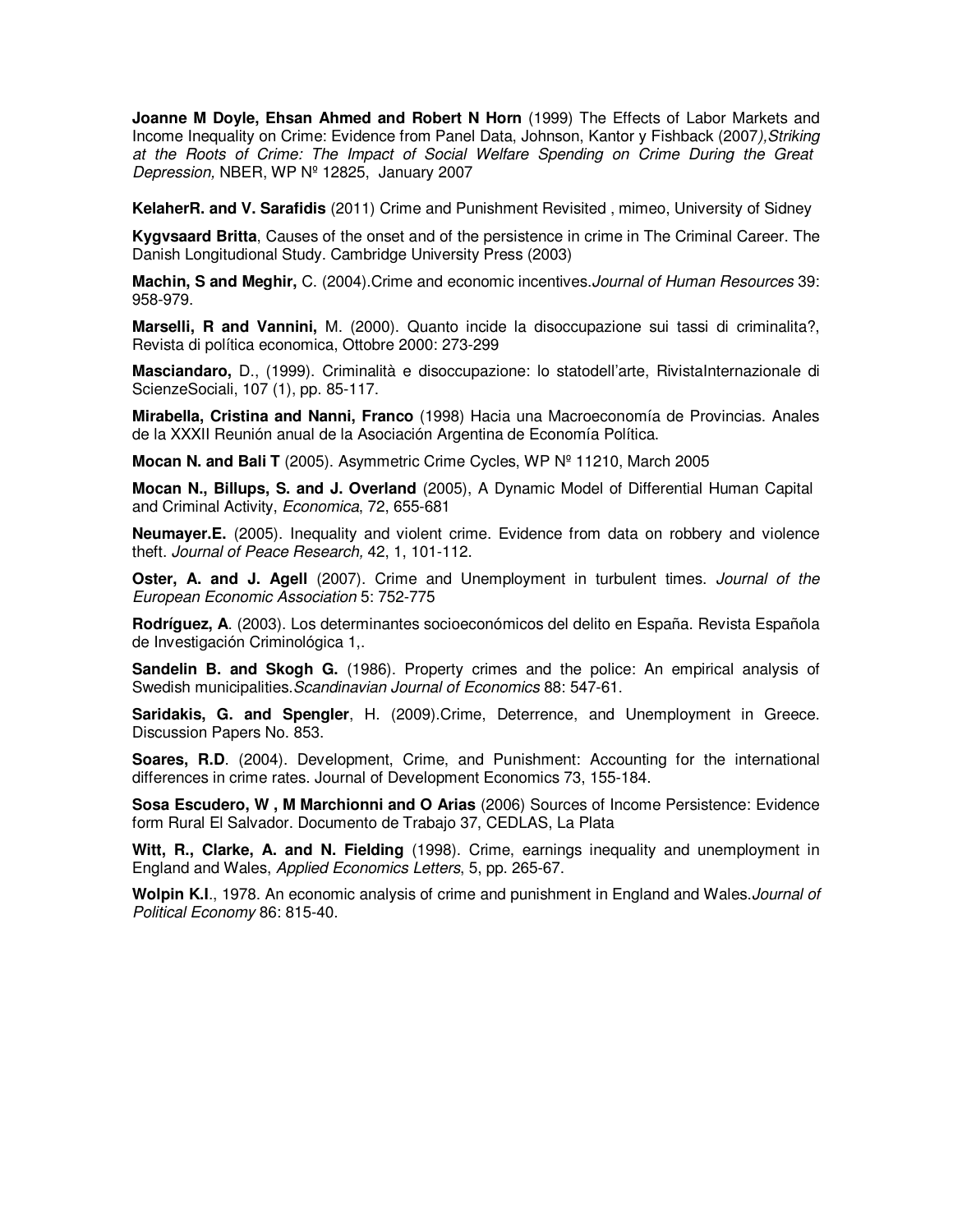# **Appendix**

## **Table A.1 Provinces nomenclature**

| <b>Province</b>         | Nomenclature |
|-------------------------|--------------|
| <b>BUENOS AIRES</b>     | BA           |
| CAPITAL FEDERAL         | CF           |
| CATAMARCA               | CAT          |
| CHACO                   | CHA          |
| <b>CHUBUT</b>           | CHU          |
| <b>CORDOBA</b>          | CBA          |
| <b>CORRIENTES</b>       | <b>CTE</b>   |
| <b>ENTRE RIOS</b>       | ER           |
| <b>FORMOSA</b>          | <b>FOR</b>   |
| <b>JUJUY</b>            | JUJ          |
| <b>LA PAMPA</b>         | PAM          |
| <b>LA RIOJA</b>         | RIO          |
| <b>MENDOZA</b>          | MZA          |
| <b>MISIONES</b>         | <b>MIS</b>   |
| <b>NEUQUEN</b>          | NEU          |
| RIO NEGRO               | RIO          |
| SALTA                   | SAL          |
| SAN JUAN                | SJU          |
| <b>SAN LUIS</b>         | SLU          |
| <b>SANTA CRUZ</b>       | <b>SCR</b>   |
| SANTA FE                | SFE          |
| SANTIAGO DEL            |              |
| <b>ESTERO</b>           | SGO          |
| <b>TIERRA DEL FUEGO</b> | TFU          |
| <b>TUCUMAN</b>          | TUC          |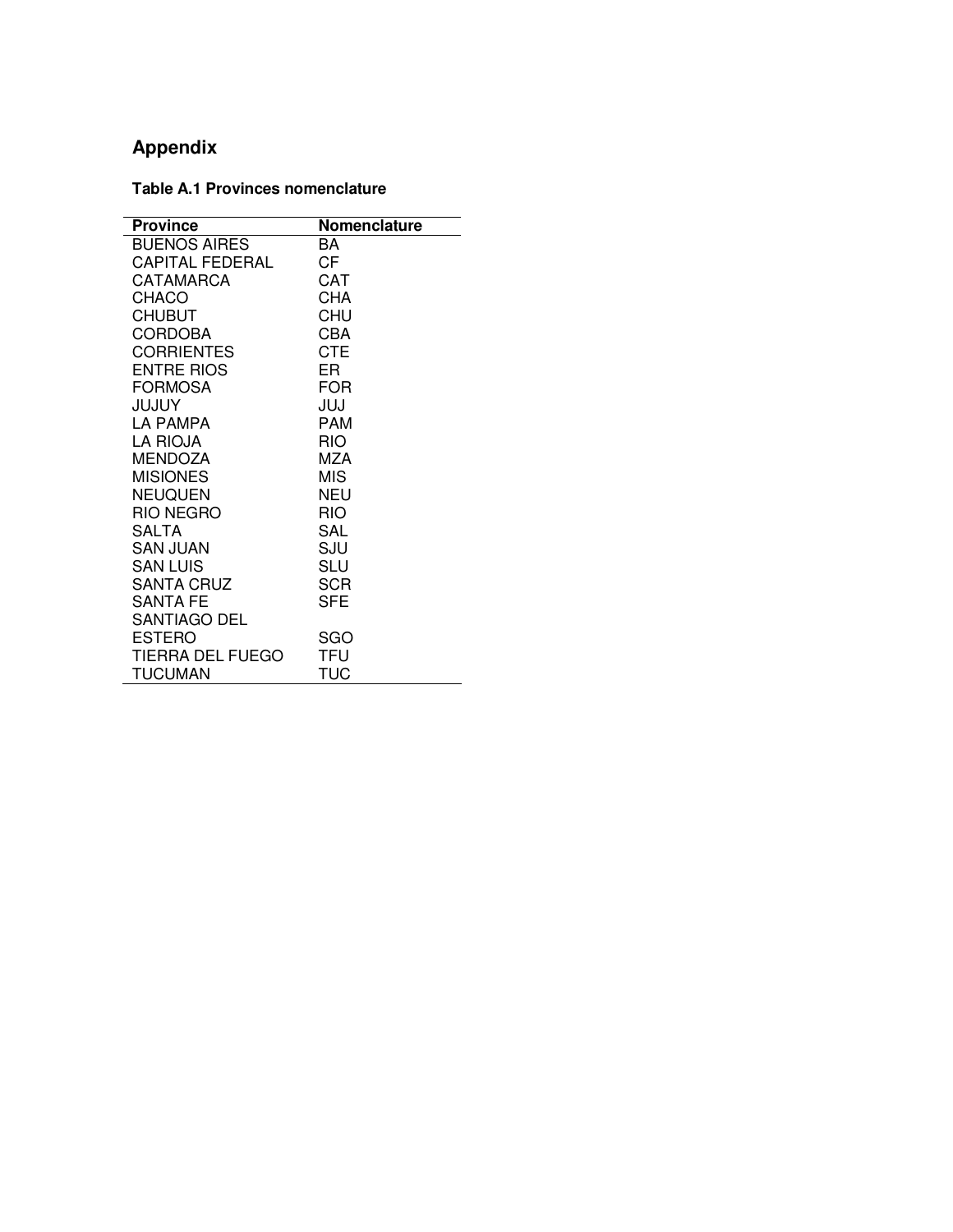|                        | 2000         | 2001         | 2002         | 2003         | 2004         | 2005         | 2006         | 2007        |
|------------------------|--------------|--------------|--------------|--------------|--------------|--------------|--------------|-------------|
| <b>Property crimes</b> |              |              |              |              |              |              |              |             |
| 2000                   | $\mathbf{1}$ |              |              |              |              |              |              |             |
| 2001                   | $0.9522*$    | $\mathbf{1}$ |              |              |              |              |              |             |
| 2002                   | $0.9130*$    | $0.9757*$    | $\mathbf{1}$ |              |              |              |              |             |
| 2003                   | $0.9391*$    | $0.9704*$    | $0.9522*$    | $1\,$        |              |              |              |             |
| 2004                   | $0.8722*$    | $0.8913*$    | $0.8330*$    | $0.9026*$    | $\mathbf{1}$ |              |              |             |
| 2005                   | $0.8183*$    | $0.8313*$    | $0.7809*$    | $0.8365*$    | $0.9452*$    | $\mathbf{1}$ |              |             |
| 2006                   | $0.8070*$    | $0.8113*$    | $0.7591*$    | $0.8261*$    | $0.9087*$    | $0.9626*$    | $\mathbf{1}$ |             |
| 2007                   | $0.8687*$    | $0.8748*$    | $0.8200*$    | $0.8939*$    | $0.8948*$    | $0.8922*$    | $0.9104*$    | $\mathbf 1$ |
| 2008                   | $0.8470*$    | $0.8217*$    | $0.7548*$    | $0.8417*$    | $0.9035*$    | $0.9026*$    | $0.9035*$    | $0.9391*$   |
| Robbery                |              |              |              |              |              |              |              |             |
| 2000                   | $\mathbf{1}$ |              |              |              |              |              |              |             |
| 2001                   | 0.9800*      | $\mathbf{1}$ |              |              |              |              |              |             |
| 2002                   | $0.9704*$    | $0.9922*$    | $\mathbf{1}$ |              |              |              |              |             |
| 2003                   | $0.8974*$    | $0.9313*$    | 0.9383*      | $\mathbf{1}$ |              |              |              |             |
| 2004                   | $0.8278*$    | $0.8591*$    | $0.8574*$    | $0.9243*$    | $\mathbf{1}$ |              |              |             |
| 2005                   | $0.6930*$    | $0.7183*$    | $0.7157*$    | $0.8035*$    | $0.9061*$    | $\mathbf{1}$ |              |             |
| 2006                   | $0.7009*$    | $0.7217*$    | $0.7252*$    | $0.7957*$    | $0.8991*$    | $0.9904*$    | $\mathbf{1}$ |             |
| 2007                   | $0.7122*$    | $0.7217*$    | $0.7287*$    | $0.8035*$    | $0.8922*$    | $0.9809*$    | 0.9835*      | $\mathbf 1$ |
| 2008                   | $0.7496*$    | $0.7557*$    | $0.7626*$    | $0.8252*$    | $0.9157*$    | $0.9478*$    | $0.9374*$    | $0.9678*$   |
| Theft                  |              |              |              |              |              |              |              |             |
| 2000                   | $\mathbf{1}$ |              |              |              |              |              |              |             |
| 2001                   | $0.9704*$    | $\mathbf{1}$ |              |              |              |              |              |             |
| 2002                   | $0.9426*$    | $0.9539*$    | $\mathbf{1}$ |              |              |              |              |             |
| 2003                   | $0.9261*$    | $0.9530*$    | $0.9600*$    | $\mathbf{1}$ |              |              |              |             |
| 2004                   | $0.8878*$    | $0.9122*$    | $0.8661*$    | $0.9322*$    | $\mathbf{1}$ |              |              |             |
| 2005                   | $0.8696*$    | $0.8870*$    | $0.8296*$    | $0.8887*$    | $0.9313*$    | $\mathbf{1}$ |              |             |
| 2006                   | $0.8774*$    | 0.8696*      | $0.8052*$    | $0.8513*$    | $0.9287*$    | $0.9496*$    | $\mathbf{1}$ |             |
| 2007                   | $0.9130*$    | 0.9287*      | 0.9087*      | 0.8852*      | 0.8339*      | $0.8330*$    | $0.8722*$    |             |
| 2008                   | $0.8278*$    | $0.8009*$    | $0.7435*$    | $0.7826*$    | $0.7887*$    | $0.8652*$    | $0.8896*$    | $0.8313*$   |
| Other property crimes  |              |              |              |              |              |              |              |             |
| 2000                   | $\mathbf{1}$ |              |              |              |              |              |              |             |
| 2001                   | $0.9261*$    | $\mathbf{1}$ |              |              |              |              |              |             |
| 2002                   | 0.7878*      | $0.8313*$    | $\mathbf{1}$ |              |              |              |              |             |
| 2003                   | $0.9322*$    | $0.9722*$    | $0.8739*$    | $\mathbf{1}$ |              |              |              |             |
| 2004                   | $0.8791*$    | $0.8713*$    | $0.8078*$    | $0.9183*$    | $\mathbf{1}$ |              |              |             |
| 2005                   | 0.9348*      | $0.9643*$    | $0.8513*$    | $0.9713*$    | $0.9113*$    | $\mathbf{1}$ |              |             |
| 2006                   | $0.9148*$    | 0.9365*      | $0.8478*$    | 0.9209*      | $0.8609*$    | 0.9696*      | $\mathbf{1}$ |             |
| 2007                   | $0.9061*$    | $0.9252*$    | $0.7861*$    | $0.9200*$    | $0.8365*$    | 0.9478*      | $0.9565*$    | $\mathbf 1$ |
| 2008                   | $0.8130*$    | $0.8626*$    | $0.6896*$    | $0.8330*$    | $0.7626*$    | $0.8809*$    | $0.8991*$    | $0.9504*$   |

**Table A.2Spearman correlation coefficients by type of crime. Argentina Regions 2000-2008**